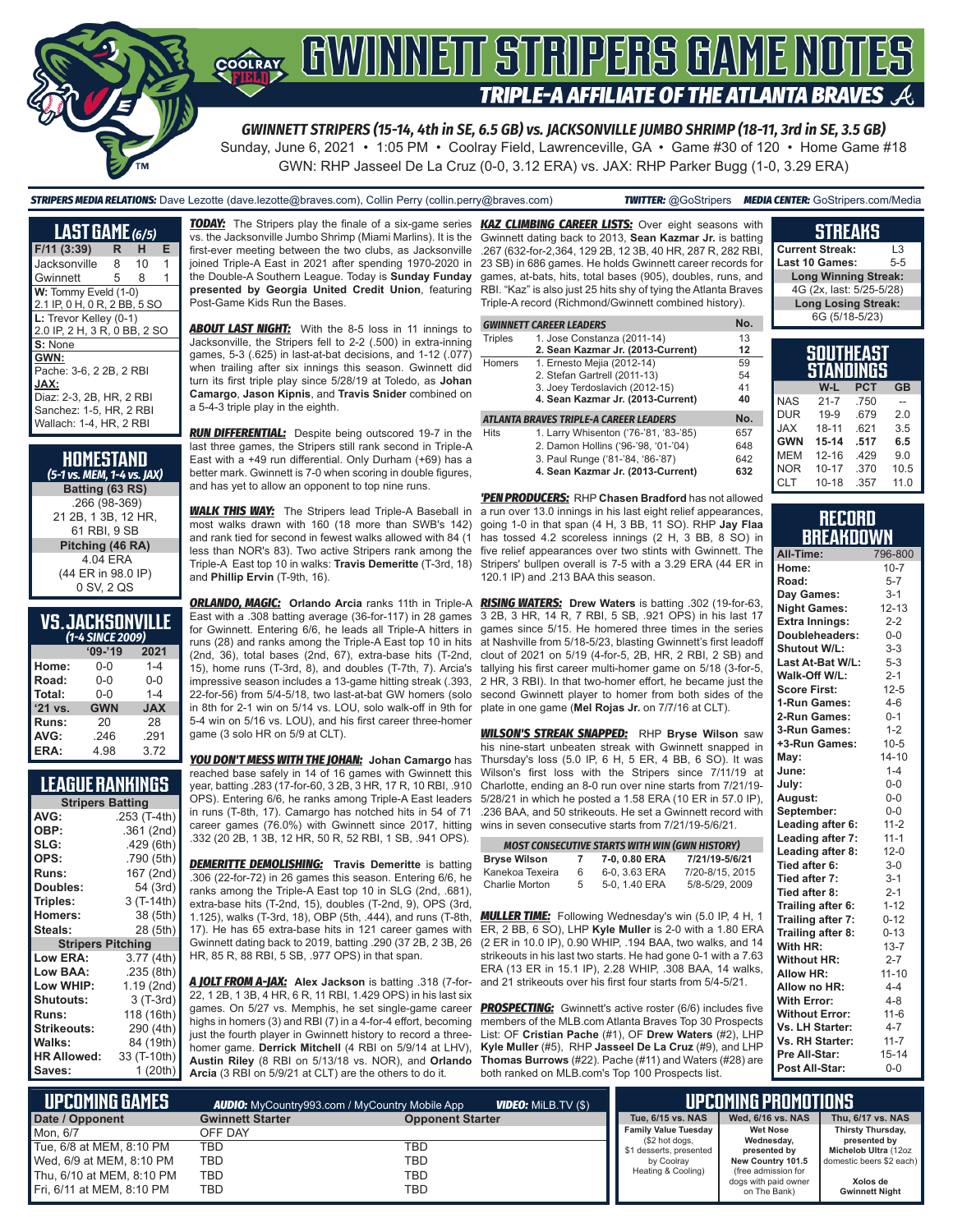

#### *SUNDAY, JUNE 6, 2021 VS. JACKSONVILLE*

| <b>MANAGER MATT TUIASOSOPO</b>                                                                                                                                       | <b>VS. 2021 OPPONENTS</b>                                                                                                                                                           |
|----------------------------------------------------------------------------------------------------------------------------------------------------------------------|-------------------------------------------------------------------------------------------------------------------------------------------------------------------------------------|
| Matt Tuiasosopo is in his first season as Gwinnett manager and his third season                                                                                      | Home<br>Road<br><b>Total</b><br>Home<br>Road<br><b>Total</b>                                                                                                                        |
| as a coach in the Atlanta Braves organization in 2021. He was named the seventh<br>manager in team history on 3/30/21. Tuiasosopo is both the youngest manager in    | <b>CHA</b><br>COL<br>$5 - 1$<br>$5 - 1$<br>---<br>$\frac{1}{2}$<br>$\frac{1}{2}$<br>---<br><b>DUR</b><br>LOU<br>$4 - 2$<br>$4 - 2$<br>$\overline{\phantom{a}}$<br>---<br>---<br>--- |
| team history (turned 35 on 5/10) and the first former Gwinnett player to manage the<br>club (hit .221 with 19 HR, 73 RBI in 178 games from 2016-17).                 | <b>XAL</b><br>$1 - 4$<br><b>MW DIV</b><br>$4 - 2$<br>$0-0$<br>$4 - 2$<br>$1 - 4$<br>---<br><b>MEM</b><br>$5-1$<br>$5 - 1$<br>---                                                    |
|                                                                                                                                                                      | <b>NAS</b><br>$0-6$<br>$0-6$<br>$---$                                                                                                                                               |
| Tuiasosopo made his managerial debut in 2019 with Class-A Rome, leading the club<br>to a 65-74 record and earning Atlanta's Bobby Cox Award for minor league manager | <b>NOR</b><br>---<br>---<br>$\overline{a}$<br><b>SE DIV</b><br>$6-5$<br>$5 - 7$<br>$11 - 12$                                                                                        |
| of the year. He was set to return to Rome in 2020, but was reassigned to the Braves<br>Alternate Site at Coolray Field once the MiLB season was canceled.            |                                                                                                                                                                                     |
|                                                                                                                                                                      | LAST AT-BAT WINS (5)                                                                                                                                                                |
| <b>PCT</b><br><b>Playoffs</b><br>Tuiasosopo's Managerial Career<br>W-L<br>Games<br>With Gwinnett (1 Season):<br>29<br>$15 - 14$<br>.517<br>0                         | The Stripers are 5-3 (.625) in games decided in the last at-bat in 2021.                                                                                                            |
| MiLB Career (2 Seasons):<br>168<br>80-88<br>.476<br>$\Omega$                                                                                                         | Date/Opponent<br><b>Score</b><br><b>Game-Winning Play</b><br>5/4 at Charlotte<br>10-9 (12th)<br>Almonte scores on E4 (Reynolds)                                                     |
| All staff bios available in the 2021 Stripers Media Guide                                                                                                            | 5/9 at Charlotte<br>Camargo RBI single<br>12-9 (10th)<br>5/14 vs. Louisville<br>$2-1$ (8th)<br>Arcia 2-out solo HR                                                                  |
| EJECTIONS (2)                                                                                                                                                        | 5/16 vs. Louisville<br>5-4 (9th)*<br>Arcia walk-off solo HR                                                                                                                         |
| Player/Coach<br>Date/Inning<br><b>Umpire</b>                                                                                                                         | 5/25 vs. Memphis<br>$2-1$ (9th) <sup>*</sup><br>Kazmar walk-off single                                                                                                              |
| <b>Ryan Goins</b><br>5/25 vs. MEM, 7th Inning<br><b>HP Clint Vondrak</b><br>6/3 vs. JAX, 8th Inning<br><b>HP Alex Tosi</b><br><b>MGR Matt Tuiasosopo</b>             |                                                                                                                                                                                     |
|                                                                                                                                                                      | *Denotes "walk-off" win                                                                                                                                                             |
|                                                                                                                                                                      |                                                                                                                                                                                     |
| <b>TEAM DEFENSE (4TH IN TRIPLE-A EAST)</b><br><b>PCT</b><br>G<br><b>DP</b><br><b>TC</b><br><b>PO</b><br>A<br>Е<br><b>TP</b>                                          | <b>GWINNETT PLAYERS USED (48 IN 2021)</b><br>Victor Arano, Jesse Biddle, Chasen Bradford,<br>Pitchers (26):                                                                         |
| .985<br>29<br>1065<br>774<br>275<br>31<br>16<br>$\mathbf{1}$                                                                                                         | Thomas Burrows, Jesse Chavez, Tucker Davidson,                                                                                                                                      |
| <b>SB</b><br>$\mathsf{cs}$<br><b>ATT</b><br><b>PCT</b><br><b>PB</b><br>$W-L$<br><b>Catchers</b>                                                                      | Jasseel De La Cruz, Carl Edwards Jr., Jay Flaa,<br>Shane Greene, Daysbel Hernandez, Mitch Horacek,                                                                                  |
| $\mathbf 0$<br>.000<br>Casteel, Ryan<br>$\mathbf{1}$<br>$\mathbf{1}$<br>$\mathbf{1}$<br>$1 - 1$<br>3<br>.250<br>0<br>Jackson, Alex<br>$\mathbf{1}$<br>4<br>$5 - 4$   | Connor Johnstone, Nate Jones, Trevor Kelley, Dylan Lee,                                                                                                                             |
| 6<br>3<br>.333<br>Lucroy, Jonathan<br>9<br>$\mathbf{1}$<br>$1 - 7$<br>3<br>Martinez, Carlos<br>0<br>3<br>.000<br>$\mathbf{1}$<br>$2 - 1$                             | Yoan Lopez, Chris Martin, Kyle Muller, Sean Newcomb,<br>Tanner Roark, Jose Rodriguez, Edgar Santana, Jacob Webb,                                                                    |
| $\overline{2}$<br>2<br>4<br>.500<br>0<br>Morales, Jonathan<br>$6 - 1$                                                                                                | Bryse Wilson, Kyle Wright<br>Position (22):<br>Abraham Almonte, Orlando Arcia, Jaycob Brugman,                                                                                      |
| 15<br>6<br>21<br>3<br>.286<br>$15 - 14$<br>Total:                                                                                                                    | Johan Camargo, Ryan Casteel, Travis Demeritte,                                                                                                                                      |
| <b>Outfield Assists (4):</b><br>Waters (2), Almonte (1), Inciarte (1)                                                                                                | Phillip Ervin, Ryan Goins, Terrance Gore, Guillermo Heredia,<br>Ender Inciarte, Alex Jackson, Sean Kazmar Jr., Jason Kipnis,                                                        |
| <b>Pitcher Pickoffs (1):</b><br>Muller (1)<br>Casteel (1), Jackson (1)<br><b>Catcher Pickoffs (2):</b>                                                               | Jonathan Lucroy, Carlos Martinez, Jonathan Morales,<br>Cristian Pache, Yolmer Sanchez, Travis Snider,                                                                               |
|                                                                                                                                                                      | <b>Riley Unroe, Drew Waters</b>                                                                                                                                                     |
|                                                                                                                                                                      | Italics = Player no longer in Braves organization                                                                                                                                   |
| <b>STARTS</b>                                                                                                                                                        |                                                                                                                                                                                     |
| <b>By Batting Order</b>                                                                                                                                              | <b>BASS-LANTA</b><br>Including MLB rehab assignments, 18 players have played for both Gwinnett and                                                                                  |
| 1:<br>Waters (20), Inciarte (6), Almonte (1), Ervin (1), Pache (1)                                                                                                   | Atlanta in 2021:                                                                                                                                                                    |
| Arcia (9), Goins (5), Kipnis (5), Waters (3), Pache (2), Almonte (1), Camargo (1),<br>2:<br>Ervin (1), Heredia (1) Sanchez (1)                                       | OF Abraham Almonte<br><b>RHP Edgar Santana</b><br>LHP Jesse Biddle<br>RHP Jacob Webb                                                                                                |
| Arcia (18), Camargo (7), Lucroy (3), Jackson (1)<br>3:<br>Demeritte (11), Camargo (8), Almonte (3), Jackson (3), Kipnis (2), Kazmar Jr. (1),<br>4:                   | <b>RHP Bryse Wilson</b><br>INF Johan Camargo                                                                                                                                        |
| Lucroy $(1)$<br>Almonte (8), Jackson (5), Demeritte (4), Kazmar Jr. (4), Lucroy (4), Snider (2),<br>5:                                                               | <b>LHP Tucker Davidson</b><br>RHP Kyle Wright<br>RHP Carl Edwards Jr.                                                                                                               |
| Kipnis (1), Sanchez (1)                                                                                                                                              | RHP Jay Flaa<br>OF Guillermo Heredia (Rehab)                                                                                                                                        |
| Goins (6), Ervin (5), Almonte (4), Sanchez (3), Snider (3), Casteel (2),<br>6:<br>Demeritte (2), Kazmar Jr. (2), Lucroy (2)                                          | OF Ender Inciarte (Rehab)                                                                                                                                                           |
| Ervin (7), Goins (7), Kazmar Jr. (6), Snider (3), Morales (2), Sanchez (2),<br>7:<br>Almonte (1), Demeritte (1)                                                      | C Alex Jackson (Rehab)<br><b>RHP Nate Jones</b>                                                                                                                                     |
| Sanchez (10), Morales (6), Casteel (2), Ervin (2), Goins (2), Snider (2),<br>8:                                                                                      | INF Sean Kazmar Jr.                                                                                                                                                                 |
| Brugman (1), Gore (1), Kazmar Jr. (1), Martinez (1), Unroe (1)<br>Casteel (2), Martinez (2), Morales (1), Unroe (1)<br>9:                                            | RHP Chris Martin (Rehab)<br>LHP Sean Newcomb                                                                                                                                        |
| Pitcher Spot (23)<br><b>By Position</b>                                                                                                                              | OF Cristian Pache (Rehab)                                                                                                                                                           |
| Jackson (9), Lucroy (8), Morales (7), Martinez (3), Casteel (2)<br>C:<br>1B: Camargo (10), Snider (5), Casteel (4), Kazmar Jr. (4), Lucroy (2), Unroe (2),           |                                                                                                                                                                                     |
| Goins (1), Morales (1)                                                                                                                                               | <b>BRAVES ON REHAB</b>                                                                                                                                                              |
| Goins (14), Kipnis (8), Sanchez (6), Kazmar Jr. (1)<br>2B:<br>3B: Sanchez (10), Kazmar Jr. (9), Camargo (6), Goins (3), Morales (1)                                  | Five Atlanta players have been assigned to rehab with Gwinnett in 2021.<br><b>Player</b><br><b>Rehab Dates</b><br><b>Injury</b>                                                     |
| <b>SS:</b> Arcia (26), Goins (2), Sanchez (1)<br>LF: Ervin (10), Almonte (9), Waters (4), Demeritte (2), Snider (2), Gore (1), Heredia (1)                           | Right Shoulder Inflammation (4/7)<br><b>RHP Chris Martin</b><br>$5/5 - 5/11$                                                                                                        |
| CF: Waters (18), Inciarte (5), Ervin (3), Pache (3)                                                                                                                  | $5/6 - 5/12$<br>OF Ender Inciarte<br>Strained Left Hamstring (4/17)<br>Right Hamstring Inflammation (5/1)<br>OF Guillermo Heredia<br>5/14                                           |
| RF: Demeritte (15), Almonte (8), Ervin (3), Snider (2), Waters (1)<br>DH: Almonte (1), Arcia (1), Brugman (1), Demeritte (1), Inciarte (1), Snider (1)               | C Alex Jackson<br>Strained Left Hamstring (5/2)<br>5/21-Current                                                                                                                     |
|                                                                                                                                                                      | OF Cristian Pache<br>Right Hamstring Inflammation (5/14)<br>$5/29 - 6/1$                                                                                                            |
|                                                                                                                                                                      |                                                                                                                                                                                     |
|                                                                                                                                                                      |                                                                                                                                                                                     |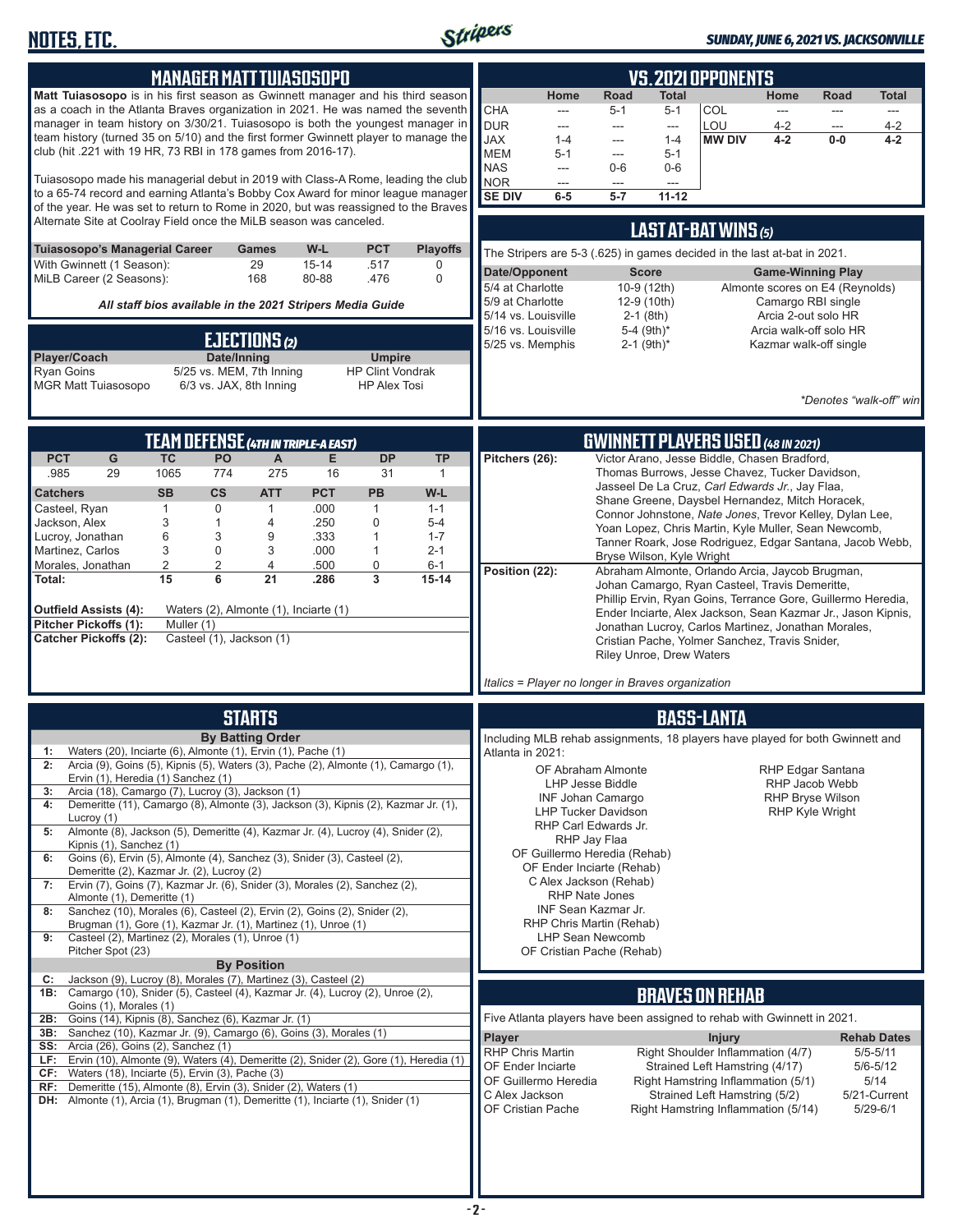# **STARTING PITCHER**



**ON BRAVES 40-MAN ROSTER**

#### *SUNDAY, JUNE 6, 2021 VS. JACKSONVILLE*

# **600 JASSEEL DE L**

**B/T:** R/R **BORN:** 6/26/97 in Hato Mayor, Dominican Republic (Age 23)<br>**HT:** 6-1 **ACQUIRED:** Signed by the Atlanta Braves as a non-drafted f **HT:** 6-1 **ACQUIRED:** Signed by the Atlanta Braves as a non-drafted free agent **WT:** 200 (6/1/15). **BIO ON PAGE 38 OF MEDIA GUIDE**

*TODAY'S START:* De La Cruz makes his fifth start (7th appearance) of the season in the finale of a six-game series vs. Jacksonville ... It is the 83rd appearance (55th start) of his MiLB career ... He is 11-16 with a 3.76 ERA and .225 BAA in 54 career starts, including 0-0 with a 2.87 ERA and .164 BAA in four starts with Gwinnett ... All-time following a loss, he is 9-8 with a 3.19 ERA and .206 BAA in 41 games (26 starts).

**PROSPECTING:** De La Cruz is currently ranked Atlanta's No. 9 prospect by MLB.com ... He entered the season ranked the Braves' No. 13 prospect by *Baseball America*.

*2021 SEASON:* Began the season on Gwinnett's Opening Night roster after pitching at the Alternate Training Site at Coolray Field in April ... Recalled by Atlanta on 5/8, but did not make his MLB debut before being optioned to Gwinnett on 5/10 ... Began his tenure with the Stripers out of the bullpen (0-0, 5.40 ERA in 2G) ... Posted an 8.0-inning scoreless streak (2 H, 0 BB, 9 SO) over three outings (2 starts) from 5/11-5/19 ... Logged a season-high 5.0 IP on 6/1 vs. Jacksonville (ND, 3 H, 1 ER, 3 BB, 6 SO).

*2021 SPRING TRAINING:* Went 0-0 with a 13.50 ERA (3 ER in 2.0 IP, 3 H, 3 BB, 3 SO) and one save in two relief outings before being optioned to Gwinnett on 3/12.

*2020 SEASON:* Was a member of Atlanta's 60-man player pool and spent the majority of the season at the Alternate Site in Gwinnett ... Recalled by the Braves for the first time in his career on 9/15, but did not make his MLB debut (optioned on 9/16).

*CAREER ACCOLADES:* **2019:** Florida State League Pitcher of the Week on 5/19 after tossing the first no-hitter in Advanced-A Florida FireFrogs history on 5/18 vs. Jupiter (9.0 IP, 2 BB, 4 SO, 89 pitches in 12-0 win).

|                     | <b>DE LA CRUZ'S OVERALL STATS</b> |         |            |       |           |           |           |            |             |  |  |  |  |
|---------------------|-----------------------------------|---------|------------|-------|-----------|-----------|-----------|------------|-------------|--|--|--|--|
| Year                | Team                              | W-L     | <b>ERA</b> | G/GS  | <b>HR</b> | <b>BB</b> | <b>SO</b> | <b>BAA</b> | <b>WHIP</b> |  |  |  |  |
| $\blacksquare$ 2021 | Gwinnett (AAA)                    | $0 - 0$ | 3.12       | 6/4   |           | 4         | 21        |            | 0.87        |  |  |  |  |
| MiLB Career:        |                                   | $16-17$ | 3.60       | 82/54 | 19        | 128       | 281       | .220       | 1 22        |  |  |  |  |
| MLB Career:         |                                   | ი-ი     | ---        | 0/0   |           |           |           | ---        |             |  |  |  |  |

|       | DE LA CRUZ'S 2021 SPLITS (WITH GWINNETT) |          |                |
|-------|------------------------------------------|----------|----------------|
| Home: | $0-0$ , $3.55$ ERA $(4G)$                | Vs. LHB: | .250 BAA. 0 HR |
| Road: | 0-0, 1.93 ERA (2G)                       | Vs. RHB: | .132 BAA. 2 HR |

|         | DE LA CRUZ VS. JACKSONVILLE (AS AAA AFFILIATE)                                                      |      |  |  |     |  |  |  |  |  |  |  |  |  |
|---------|-----------------------------------------------------------------------------------------------------|------|--|--|-----|--|--|--|--|--|--|--|--|--|
|         | <b>BB</b><br><b>HR</b><br>W-L<br><b>ER</b><br><b>ERA</b><br>GS -<br>$\P$ P $_{\circ}$<br>н.<br>TG N |      |  |  |     |  |  |  |  |  |  |  |  |  |
| 2021:   | $0 - 0$                                                                                             | 1.80 |  |  | 5.0 |  |  |  |  |  |  |  |  |  |
| Career: | $0 - 0$                                                                                             | 1.80 |  |  | 5 O |  |  |  |  |  |  |  |  |  |

|             | <b>DE LA CRUZ'S HIGHS &amp; LOWS</b> |                                  |  |  |  |  |  |  |  |  |  |  |
|-------------|--------------------------------------|----------------------------------|--|--|--|--|--|--|--|--|--|--|
|             | <b>Season</b>                        | Career (MiLB and MLB)            |  |  |  |  |  |  |  |  |  |  |
| IP:         | 5.0 (6/1 vs. JAX)                    | 9.0 (5/18/19, FLA vs. JUP)       |  |  |  |  |  |  |  |  |  |  |
| lso:        | 6 (6/1 vs. JAX)                      | 10 (7/7/19, MIS vs. BLX)         |  |  |  |  |  |  |  |  |  |  |
| BB:         | 3 (6/1 vs. JAX)                      | 5 (3x, last: 7/15/19, MIS @ JAX) |  |  |  |  |  |  |  |  |  |  |
| Iн:         | 4 (5/26 vs. MEM)                     | 9 (8/4/18, ROM @ GVL)            |  |  |  |  |  |  |  |  |  |  |
| <b>IER:</b> | 4 (5/26 vs. MEM)                     | 8 (7/4/18, ROM @ ASH)            |  |  |  |  |  |  |  |  |  |  |
| Low-Hit CG: |                                      | 0 Hits (5/18/19, FLA vs. JUP)    |  |  |  |  |  |  |  |  |  |  |
| Low-ER CG:  |                                      | 0 Runs (5/18/19, FLA vs. JUP)    |  |  |  |  |  |  |  |  |  |  |

| DE LA CRUZ AT THE PLATE                                                                      |      |    |  |  |              |  |  |  |  |   |  |  |
|----------------------------------------------------------------------------------------------|------|----|--|--|--------------|--|--|--|--|---|--|--|
| <b>SO</b><br><b>BB</b><br>AVG.<br>3B<br><b>HR</b><br><b>RBI</b><br>2B<br>н<br><b>AB</b><br>R |      |    |  |  |              |  |  |  |  |   |  |  |
| 12021:                                                                                       | .000 |    |  |  |              |  |  |  |  | 5 |  |  |
| MiLB Career:                                                                                 | .048 | 21 |  |  |              |  |  |  |  |   |  |  |
| MLB Career:                                                                                  | ---  |    |  |  | $\mathbf{U}$ |  |  |  |  |   |  |  |

| DE LA CRUZ'S 2021 STARTS (ALL LEVELS) |                                                                                                                                       |           |     |  |  |  |  |  |  |           |                     |          |                                                       |
|---------------------------------------|---------------------------------------------------------------------------------------------------------------------------------------|-----------|-----|--|--|--|--|--|--|-----------|---------------------|----------|-------------------------------------------------------|
| <b>Team</b>                           | Date/Opp.<br>Opp. Starter<br>NP-S<br>Final<br><b>Notes</b><br><b>SO</b><br><b>Result</b><br>ER<br><b>HR</b><br><b>BB</b><br>н<br>- IP |           |     |  |  |  |  |  |  |           |                     |          |                                                       |
| <b>GWN</b>                            | 5/14 vs. LOU                                                                                                                          | <b>ND</b> | 3.0 |  |  |  |  |  |  | $35 - 25$ | Rilev O'Brien       | $W. 2-1$ | Faced 9 batters in his first Triple-A start           |
| <b>GWN</b>                            | 5/19 at NAS                                                                                                                           | <b>ND</b> | 4.0 |  |  |  |  |  |  | 53-31     | Wade LeBlanc        |          | L, 5-4 (10) Set season highs for innings, striekouts. |
| <b>GWN</b>                            | 5/26 vs. MEM                                                                                                                          | <b>ND</b> | 3.2 |  |  |  |  |  |  | 65-41     | Bernardo Flores Jr. | W. 11-5  | Most ER in a start since 7/26/19 at Jackson.          |
| <b>GWN</b>                            | $6/1$ vs. JAX                                                                                                                         | <b>ND</b> | 5.0 |  |  |  |  |  |  | 73-45     | Daniel Castano      | l 6-2    | Left with 2-1 lead in longest start of 2021.          |
|                                       |                                                                                                                                       |           |     |  |  |  |  |  |  |           |                     |          |                                                       |

| <b>STRIPERS STARTING PITCHERS</b> |         |            |           |    |                 |                       |                                                                      |  |  |  |  |
|-----------------------------------|---------|------------|-----------|----|-----------------|-----------------------|----------------------------------------------------------------------|--|--|--|--|
| <b>Pitcher</b>                    | W-L     | <b>ERA</b> | <b>GS</b> | QS | <b>Team W-L</b> | <b>Run Support</b>    | <b>Last Gwinnett Start</b>                                           |  |  |  |  |
| Davidson, Tucker                  | $2 - 1$ | 0.90       |           |    | $2 - 1$         | 5.33 RPG (16 Tot.)    | 5/23 at NAS (L): 6.0 IP, 1 H, 1 R, 1 ER, 1 BB, 9 SO, 1 HR (82p/51s)  |  |  |  |  |
| De La Cruz, Jasseel               | $0-0$   | 2.87       |           |    | $2 - 2$         | 2.75 RPG (11 Tot.)    | 6/1 vs. JAX (ND): 5.0 IP, 3 H, 1 R, 1 ER, 3 BB, 6 SO (73p/45s)       |  |  |  |  |
| Johnstone, Connor                 | $1 - 4$ | 7.20       |           |    | $1 - 4$         | 2.20 RPG (11 Tot.)    | 6/4 vs. JAX (L): 2.0 IP, 8 H, 4 R, 4 ER, 0 BB, 1 SO (39p/28s)        |  |  |  |  |
| Muller, Kyle                      | $2 - 1$ | 5.33       |           |    | $5-1$           | 5.33 RPG (32 Tot.)    | 6/2 vs. JAX (W): 5.0 IP, 4 H, 1 R, 1 ER, 2 BB, 6 SO (84p/53s)        |  |  |  |  |
| Rodriguez, Jose                   | $0-0$   | 0.00       |           |    | $0 - 1$         | $0.00$ RPG $(0$ Tot.) | 5/20 at NAS (ND): 3.0 IP, 2 H, 0 R, 3 BB, 6 SO (56p/36s)             |  |  |  |  |
| Wilson, Bryse                     | $2 - 1$ | 4.50       |           |    | $3 - 1$         | 3.50 RPG (14 Tot.)    | 6/3 vs. JAX (L): 5.0 IP, 6 H, 5 R, 5 ER, 4 BB, 6 SO (85p/45s)        |  |  |  |  |
| Wright, Kyle                      | $1 - 2$ | 4.26       |           |    | $2 - 4$         | 1.83 RPG (11 Tot.)    | 6/5 vs. JAX (ND): 6.0 IP, 7 H, 5 R, 4 ER, 1 BB, 7 SO, 2 HR (94p/61s) |  |  |  |  |
| Total:                            | $8-9$   | 4.18       | 29        |    | $15-14$         | 3.28 RPG (95 Tot.)    |                                                                      |  |  |  |  |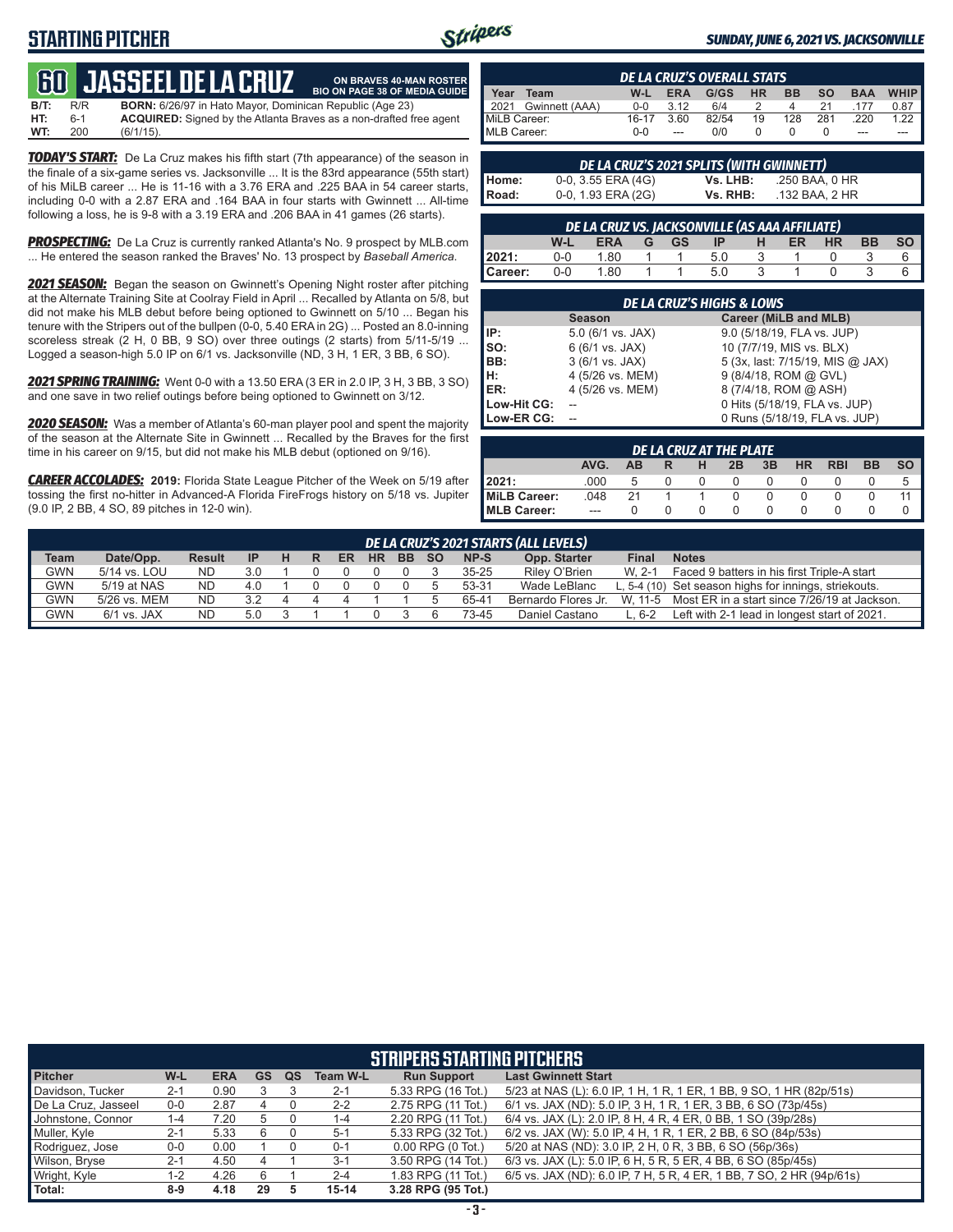

| <b>RELIEF SUMMARY (CURRENT STRIPERS ONLY)</b> |         |            |   |           |            |               |              |                                                                     |                         |  |  |
|-----------------------------------------------|---------|------------|---|-----------|------------|---------------|--------------|---------------------------------------------------------------------|-------------------------|--|--|
| <b>Pitcher</b>                                | $W-L$   | <b>ERA</b> | G | <b>GF</b> | <b>HLD</b> | <b>SV/OPP</b> | <b>IR/RS</b> | <b>Last Gwinnett Relief Outing</b>                                  | <b>Scoreless Streak</b> |  |  |
| Biddle, Jesse (L)                             | $0-0$   | 3.00       |   |           |            | 0/0           | 0/0          | 6/3 vs. JAX: 1.0 IP, 0 H, 0 R, 0 BB, 3 SO (14p/9s)                  | 1G (1.0 IP)             |  |  |
| Bradford, Chasen                              | $1-0$   | 0.68       | 9 |           |            | 0/0           | 2/2          | 6/5 vs. JAX: 2.0 IP, 1 H, 0 R, 1 BB, 0 SO (15p/9s)                  | 8G (13.0 IP)            |  |  |
| Burrows, Thomas (L)                           | $1 - 0$ | 3.48       |   |           | ٠          | 0/0           | 4/0          | 6/2 vs. JAX: 1.0 IP, 2 H, 2 R, 2 ER, 2 BB, 1 SO, 1 HR (26p/15s)     | 0G                      |  |  |
| Chavez, Jesse                                 | $1 - 0$ | 2.25       | 8 | h         |            | 0/1           | 0/0          | 6/4 vs. JAX: 2.0 IP, 0 H, 0 R, 1 BB, 0 SO (15p/9s)                  | 2G (3.0 IP)             |  |  |
| De La Cruz, Jasseel                           | $0 - 0$ | 5.40       |   |           |            | 0/0           | 0/0          | 5/11 vs. LOU: 1.0 IP, 0 H, 0 R, 0 BB, 1 SO (9p/7s)                  | 1G (1.0 IP)             |  |  |
| Flaa, Jay                                     | $0 - 0$ | 0.00       | 5 |           | ٠          | 0/0           | 0/0          | 6/5 vs. JAX: 1.0 IP, 0 H, 0 R, 0 BB, 2 SO (11p/10s)                 | 5G (4.2 IP)             |  |  |
| Johnstone, Connor                             | $0 - 0$ | 0.00       |   |           | ٠          | 0/0           | 5/3          | 5/18 at NAS: 1.1 IP, 0 H, 0 R, 0 BB, 1 SO (14p/11s)                 | 2G (4.1 IP)             |  |  |
| Kelley, Trevor                                | $0 - 1$ | 3.52       |   | .h        | ٠          | 0/1           | 4/1          | 6/5 vs. JAX (L): 2.0 IP, 2 H, 3 R, 2 ER, 0 BB, 2 SO, 1 HR (26p/16s) | 0G                      |  |  |
| Lee, Dylan (L)                                | $1 - 0$ | 2.13       | 8 |           |            | 0/0           | 0/0          | 6/4 vs. JAX: 2.0 IP, 1 H, 1 R, 1 ER, 0 BB, 1 SO, 1 HR (20p/15s)     | 0G                      |  |  |
| Lopez, Yoan                                   | $0-0$   | 4.50       |   |           |            | 0/0           | 0/0          | 6/2 vs. JAX: 1.0 IP, 0 H, 0 R, 0 BB, 2 SO (9p/7s)                   | 1G (1.0 IP)             |  |  |
| Roark. Tanner                                 | $0 - 1$ | 5.59       | 4 |           |            | 0/1           | 0/0          | 6/4 vs. JAX: 3.0 IP, 3 H, 0 R, 1 BB, 3 SO (49p/31s)                 | 1G (3.0 IP)             |  |  |
| Tice, Ty                                      | $0 - 0$ | $-1$       |   |           |            | 0/0           | 0/0          | $- - -$                                                             |                         |  |  |
| Webb, Jacob                                   | $0-0$   | 0.00       | 3 | 3         | ۰          | 0/0           | 0/0          | 6/3 vs. JAX: 1.0 IP, 1 H, 0 R, 0 BB, 2 SO (17p/13s)                 | 3G (3.0 IP)             |  |  |

|                                                                                  | <b>STRIPERS PITCHING BREAKDOWN</b> |      |       |          |     |                         |    |     |      |  |  |  |  |
|----------------------------------------------------------------------------------|------------------------------------|------|-------|----------|-----|-------------------------|----|-----|------|--|--|--|--|
| <b>BAA</b><br><b>SO</b><br>W-L<br><b>HR</b><br>BB<br><b>ERA</b><br>ER<br>IP<br>R |                                    |      |       |          |     |                         |    |     |      |  |  |  |  |
| <b>Starters:</b>                                                                 | 8-9                                | 4.18 | 1372  | 68       | 64  | 19                      | 47 | 148 | .252 |  |  |  |  |
| Relievers:                                                                       | 7-5                                | 3.29 | 120.1 | 50       | 44  | 14                      | 37 | 142 | .213 |  |  |  |  |
| Total:                                                                           | $15 - 14$                          | 3.77 | 258.0 | 118      | 108 | 33                      | 84 | 290 | .235 |  |  |  |  |
|                                                                                  | <b>Saves/Opp: 1/8 (12.5%)</b>      |      |       | Holds: 7 |     | IR/Scored: 18/6 (33.3%) |    |     |      |  |  |  |  |

|                                                | <b>PITCHING BY MONTH</b> |            |       |    |    |           |    |           |            |  |  |  |  |
|------------------------------------------------|--------------------------|------------|-------|----|----|-----------|----|-----------|------------|--|--|--|--|
|                                                | W-L                      | <b>ERA</b> | IP    | R  | ER | <b>HR</b> | BB | <b>SO</b> | <b>BAA</b> |  |  |  |  |
| $\blacksquare$ May:                            | 14-10                    | 3.50       | 211.0 | 90 | 82 | 28        | 65 | 240       | 222        |  |  |  |  |
| <b>June:</b><br>July:<br>August:<br>September: | $1 - 4$                  | 4.98       | 47.0  | 28 | 26 | 5         | 19 | 50        | .291       |  |  |  |  |

| <b>SCORELESS GAME STREAKS (5-PLUS GAMES)</b> |                  |                                      |  |  |  |  |  |  |  |  |  |
|----------------------------------------------|------------------|--------------------------------------|--|--|--|--|--|--|--|--|--|
| <b>Pitcher</b>                               | Length/Dates     | <b>Stats</b>                         |  |  |  |  |  |  |  |  |  |
| Bradford                                     | 8G. 5/7-Current  | 1-0, 0 SV, 13.0 IP, 4 H, 3 BB, 11 SO |  |  |  |  |  |  |  |  |  |
| Flaa                                         | 5G. 5/13-Current | 0-0, 0 SV, 4.2 IP, 2 H, 3 BB, 8 SO   |  |  |  |  |  |  |  |  |  |

#### **JESSE BIDDLE - LHP - #48**

- **• 2021 with ATL:** Had his contract selected on 4/17, pitched in 8G with the Braves (0-0, 8.44 ERA, 10 ER in 10.2 IP) ... DFA'd on 5/17, outrighted to Gwinnett on 5/19.
- **• Spring Training:** 0-0, 3.00 ERA, .257 BAA, 2 SV in 9G with Cincinnati ... Released on 3/26 after re-signing as MiLB FA on 12/11/20.
- **• 2020:** Opened the year at Cincinnati's Alternate Training Site ... Contract selected on 8/25 (0-0, 0.00 ERA, 0 ER in 0.2 IP in 1G) ... Placed on 10-day injured list on 8/29 (left shoulder impingement) and missed the remainder of the year.
- **• Acquired:** MiLB FA (4/2/21) ... Originally Philadelphia's 1st-round pick (27th overall) in 2010 out of Germantown Friends High School (Philadelphia, PA).
- **• MLB Career:** 6-2, 5.07 ERA, .261 BAA, 1 SV in 99G with ATL (2018-19, 2021), SEA (2019), TEX (2019), CIN (2020).

#### **CHASEN BRADFORD - RHP - #28**

- **• 2021 with GWN:** Is 1-0 with a 0.00 ERA (0 R in 13.0 IP, 4 H, 3 BB, 11 SO) in last 8G ... His active 13.0-inning scoreless streak is the longest on the team this year.
- **• Spring Training:** Did not pitch in Atlanta's MLB camp. **• 2020:** Re-signed by Seattle to an MiLB deal on 1/15, but was not included on the
- Mariners' 60-man player pool ... Did not play. **• 2019:** Split time between Seattle (0-0, 4.86 ERA, 1 SV in 12G) and Triple-A Tacoma
- (0-0, 6.75 ERA, 1 SV in 5G).
- **• Acquired:** MiLB FA (3/15/21) ... Originally the New York Mets' 35th round pick in 2011 out of the University of Central Florida.
- **• MLB Career:** 7-0, 3.89 ERA, .253 BAA, 1 SV in 86G with NYM, SEA (2017-19).

# **THOMAS BURROWS - LHP - #49**

- **• 2021 with GWN:** Earned his first win on 5/26 vs. MEM (1.0 IP, 0 H, 0 R, 2 SO).
- **• MLB.com Prospect Rankings:** #22 (Braves Top 30).
- **• Spring Training:** 0-1, 6.75 ERA, .222 BAA, 0 SV in 4G with Atlanta.
- **• 2020:** Was an NRI to Spring Training, but not included on 60-man player pool. **• 2019:** Went 2-4 with a 4.42 ERA, .221 BAA, and 7 saves (7-for-9) in 43G between
- Double-A Mississippi and Gwinnett ... Stranded 16 of 17 inherited runners with the Stripers (94.1%) ... Won Atlanta's Bill Lucas Award for community service.
- **• Acquired:** Via trade with Seattle (1/11/17) ... Originally the Mariners' 4th-round pick in 2016 out of the University of Alabama.

## **JESSE CHAVEZ - RHP - #40**

- **• 2021 with GWN:** Earned first win despite a blown save on 5/25 vs. MEM (2.0 IP, 2 H, 1 ER, 1 BB, 4 SO in 2-1 walk-off win).
- **• Spring Training:** 0-0, 14.54 ERA, .429 BAA, 0 SV in 5G with the Los Angeles Angels ... Released on 3/25.
- **• 2020:** Logged 18G with Texas, going 0-0 with a 6.88 ERA and .303 BAA.
- **• 2019:** In 48G (9 starts) with Texas, went 3-5 with a 4.85 ERA, .267 BAA, and 1 save. **• Acquired:** MiLB FA (4/17/21) ... Originally Texas's 42nd round pick in 2002 out of Riverside Community College (Riverside, CA).
- **• MLB Career:** 41-58, 4.52 ERA, .266 BAA, 8 SV in 481G with PIT, ATL, KC, TOR, OAK, LAD, LAA, TEX, CHC (2008-20) ... Made his lone MLB Postseason appearance with the Cubs in 2018 NL Wild Card Game (1.0 IP, 1 H, 0 R, 0 SO).

## **JAY FLAA - RHP - #45**

- **• 2021 with GWN:** In 2 stints, has 4.2 scorleess IP (2 H, 3 BB, 8 SO) over 5G.
- **• 2021 with ATL:** From 5/23-5/30, went 0-0 with a 27.00 ERA (4 ER in 1.1 IP) in 1G.
- **• 2021 with BAL:** Contract selected by Baltimore on 4/26 and made his MLB debut on 4/27 vs. the NY Yankees (1.1 IP, 2 BB, 1 SO, struck out Aaron Judge) ... Optioned on 4/28, appeared in 1G with Triple-A Norfolk (0-0, 16.20) ... DFA'd on 5/8.
- **• Spring Training:** 0-0, 3.38 ERA, .200 BAA, 0 SV in 3G with Baltimore.
- **• 2020:** Was not on Baltimore's 60-man player pool, did not play.
- **• 2019:** Went 2-5 with a 4.69 ERA, .256 BAA, and 5 SV in 40G (3 starts) between Double-A Bowie and Norfolk (2-3, 5.24 ERA, 4 SV in 29G during Triple-A debut).
- **• Acquired:** Claimed off waivers from Baltimore (5/11/21) ... Originally the Orioles' 6th-round pick in 2015 out of North Dakota State University (Fargo, ND).
- **• MLB Career:** 0-0, 13.50 ERA, .300 BAA in 2G with Baltimore, Atlanta (2021).

# **TREVOR KELLEY - RHP - #43**

- **• 2021 with GWN:** Did not allow a run over 3.2 IP in his first 4G from 5/12-5/23.
- **• Spring Training:** Did not pitch in Chicago Cubs' MLB camp ... Released on 4/23.
- **• 2020:** Pitched in 4G with Philadelphia, going 0-0 with a 10.80 ERA ... Outrighted on 8/14 and spent the rest of the season at the Phillies Alternate Site.
- **• 2019:** In 52G with Triple-A Pawtucket, went 5-5 with a 1.79 ERA, .216 BAA, and 12 SV ... Was an International League Midseason and Postseason All-Star and a *Baseball America* Triple-A All-Star ... Led IL in appearances and was T-1st in saves ... Made MLB debut on 7/2 at Toronto and logged 10G with Boston (0-3, 8.64 ERA).
- **• Acquired:** MiLB FA (4/28/21) ... Originally Boston's 36th-round pick in 2015 out of the University of North Carolina at Chapel Hill.
- **• MLB Career:** 0-3, 9.26 ERA, .347 BAA, 0 SV in 14G with BOS (2019), PHI (2020).

#### **DYLAN LEE - LHP - #58**

- **• 2021 with GWN:** Earned the win in his Stripers' debut on 5/4 at CLT (2.0 IP, 1 H, 1 R, 0 ER, 0 BB, 3 SO in 10-9 win in 12 innings).
- **• Spring Training:** 0-0, 0.00 ERA, 0 SV in 2G with Miami ... Released on 3/29.
- **• 2020:** Was a non-roster invite to Marlins Spring Training, but was not on Miami's 60-man player pool ... Did not play.
- **• 2019:** Logged 45G between Double-A Jacksonville (0-3, 1.91 ERA, .176 BAA, 13 SV in 32G) and Triple-A New Orleans (1-3, 4.71 ERA, .329 BAA, 0 SV in 13G).
- **• Acquired:** MiLB FA (4/15/21) ... Originally Miami's 10th-round pick in 2016 out of Cal State Fresno (Fresno, CA).

# **YOAN LOPEZ - RHP - #55**

- **• 2021 with ARI:** Began the season on Arizona's Opening Day roster ... In 2 stints, went 0-0 with a 6.57 ERA (9 ER in 12.1 IP) and 0 SV (0-for-3) in 13G ... DFA'd on 5/20, traded to Atlanta on 5/22 and optioned to Gwinnett.
- **• Spring Training:** 1-0, 4.91 ERA, .214 BAA, 0 SV in 8G with Arizona.
- **• 2020:** In 20G with Arizona, went 0-1 with a 5.95 ERA, .269 BAA, and 2 holds.
- **• 2019:** Set MLB career highs in G (70) and holds (21), going 2-7 with a 3.41 ERA, .232 BAA, and 1 SV (1-for-4) with the D-backs.
- **• Acquired:** Via trade with Arizona in exchange for CF Deivi Estrada (5/22/21) ... Originally signed by the D-backs as a NDFA out of Cuba (1/16/15).
- **• MLB Career:** 2-8, 4.25 ERA, .252 BAA, 1 SV in 113G with Arizona (2018-21)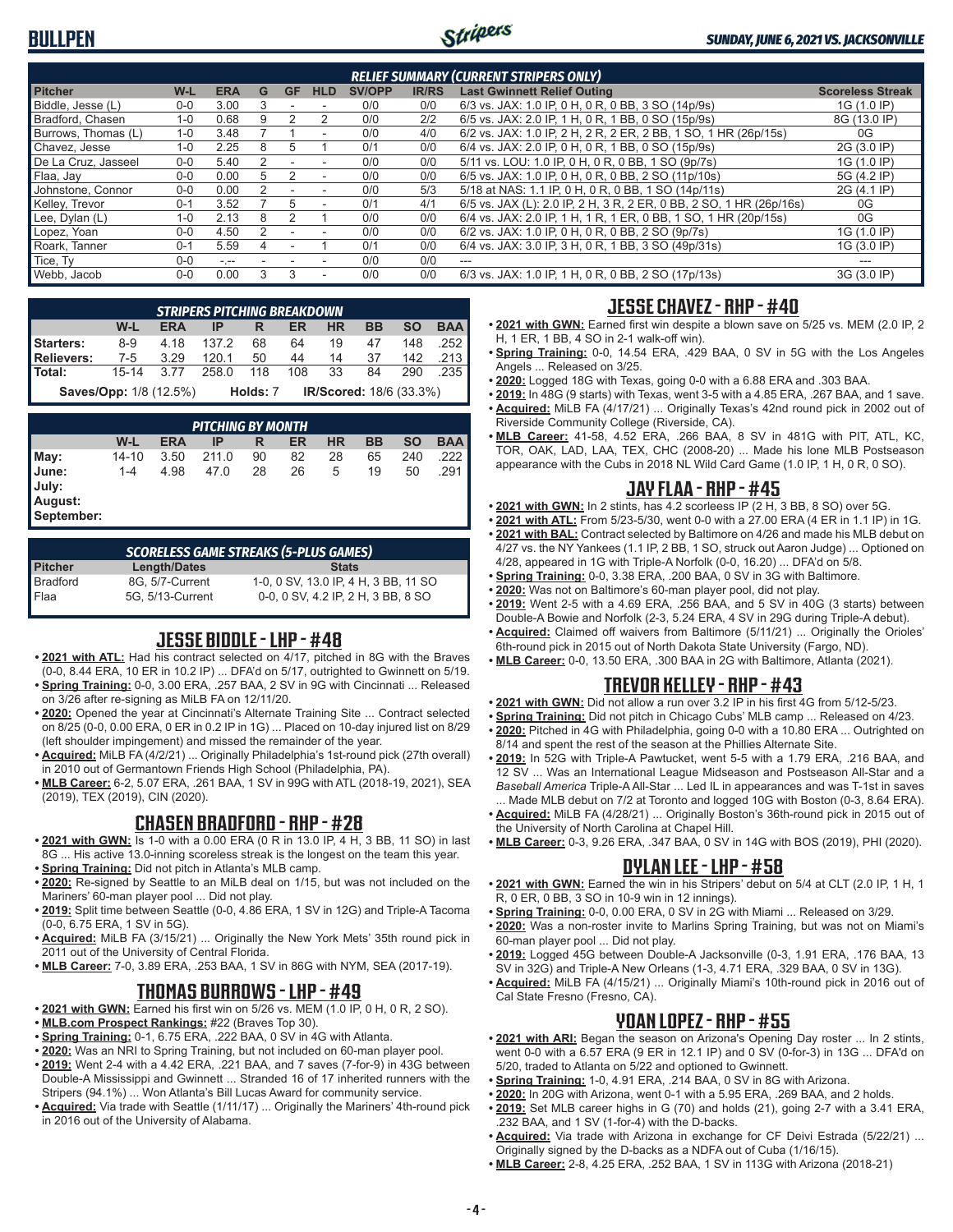#### **TANNER ROARK - RHP - #57**

- **• 2021 with GWN:** Struck out 3 over 1.0 IP in his Stripers debut on 5/23 at NAS ... Threw 3.0 scoreless IP (3 H, 1 BB, 3 SO) on 6/4 vs. JAX.
- **• 2021 with TOR:** Was on Toronto's Opening Day roster, went 0-1 with a 6.43 ERA in 3G (1 start) ... Released by the Blue Jays on 5/3.
- **• Spring Training:** 2-1, 8.44 ERA, .295 BAA in 4 starts with Toronto.
- **• 2020:** Made 11 starts with the Blue Jays, going 2-3 with a 6.80 ERA and .309 BAA.
- **• 2019:** Went 10-10 with a 4.35 ERA and .275 BAA in 31 starts with CIN and OAK.
- **• Acquired:** MiLB FA (5/10/21) ... Originally Texas's 25th-round pick in 2008 out of the University of Illinois at Urbana-Champaign.
- **• MLB Career:** 76-68, 3.85 ERA, .254 BAA, 1 SV in 227G (184 starts) with WSH, CIN, OAK, TOR (2013-21) ... Pitched in 2014 and 2016 Postseasons with Nationals (0-1, 3.86 ERA in 3G, 1 start).

### **TY TICE - RHP - #53**

- **• 2021 with TOR:** Recalled from the Alternate Training Site 3 times (4/9, 4/24, 5/22), went 0-0 with a 5.14 ERA (4 ER in 7.0 IP) in 4G during his MLB debut ... Also pitched once for Triple-A Buffalo (0 ER in 1.0 IP) ... DFA'd on 5/30.
- **• Spring Training:** 1-0, 9.00 ERA, .273 BAA, 0 SV in 6G with Toronto.
- **• 2020:** Spent the entire year at the Blue Jays' Alternate Training Site ... Did not reach the Majors ... Had his contract selected by Toronto on 11/20.
- **• 2019:** Between Double-A New Hampshire and Triple-A Buffalo, went 3-4 with a 2.34 ERA, .196 BAA, and 8 saves (8-for-12) in 46 relief appearances.
- **• Acquired:** Via trade from Toronto in exchange for cash (6/4/21) ... Originally the Blue Jays' 16th-round pick in 2017 out of Central Arkansas.
- **• MLB Career:** 0-0, 5.14 ERA, .310 BAA in 4G with Toronto (2021).

#### **JACOB WEBB - RHP - #71**

- **• 2021 with GWN:** Has struck out 4 over 3.0 scoreless innings (2 H, 0 BB) in 3G.
- **• 2021 with ATL:** Recalled 3 times (4/7, 4/10, 6/5) ... In 16G with the Braves, is 1-2 with a 5.63 ERA (10 ER in 16.0 IP) and a .338 BAA.
- **• Spring Training:** 1-0, 2.57 ERA, .222 BAA, 2 HLD in 7G with Atlanta ... Optioned to the Alternate Training Site in Gwinnett on 3/25.
- **• 2020:** Assigned to the Alternate Training Site on 7/19, but missed over a month with a right shoulder strain (placed on 60-day injured list on 7/20) ... Activated on 9/8 and went 0-0 with a 0.00 ERA (0 ER in 10.0 IP) and .200 BAA in 8G ... Made his MLB Postseason debut, going 0-0 with a 9.00 ERA (3 ER in 3.0 IP) in 3G.
- **• 2019:** Made his MLB debut with Atlanta, going 4-0 with a 1.39 ERA (5 ER in 32.1 IP), .205 BAA, 9 holds, and 2 saves (2-for-4) in 36G ... Also logged 10G with Gwinnett (0-1, 6.97 ERA, .225 BAA, 1 SV).
- **• Acquired:** Braves' 18th-round pick in 2014 out of Tabor College (Hillsboro, KS).
- **• MLB Career:** 5-2, 2.31 ERA, .247 BAA, 2 SV in 60G with Atlanta (2019-21).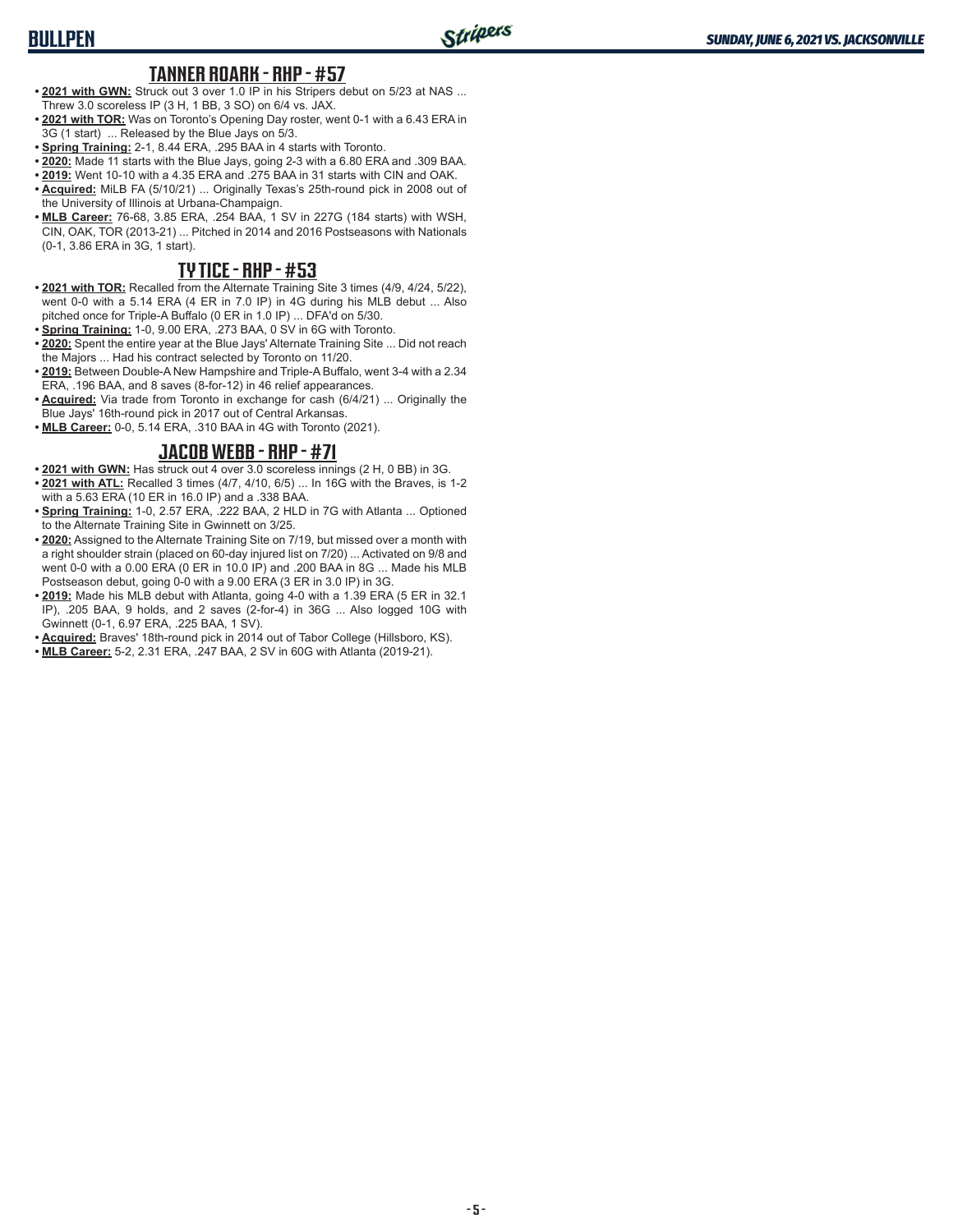#### Stripers **OFFENSE** *SUNDAY, JUNE 6, 2021 VS. JACKSONVILLE TOTAL:* .253, 38 HR, .790 OPS **RISP:** .267, 8 HR, .784 OPS *RUNS/INNING: 1 2 3 4 5 6 7 8 9 X TOT Vs. LHP:* .254, 20 HR, .822 OPS *RISP/2O:* .201, 1 HR, .571 OPS **Stripers:** 29 19 11 13 17 13 19 23 15 8 167 *Vs. RHP:* .252, 18 HR, .770 OPS *LOADED:* **Opponents:** 14 14 15 18 5 14 13 11 6 8 118

|                |                          |                |                          |                          |                          |                |    | <b>HOME RUNS</b>       |                                              |                          | <b>MULTI-GAMES</b>       |                          |
|----------------|--------------------------|----------------|--------------------------|--------------------------|--------------------------|----------------|----|------------------------|----------------------------------------------|--------------------------|--------------------------|--------------------------|
| Player         | 1R                       | 2R             | 3R                       | <b>GS</b>                | Tot.                     |                |    | Off LH Off RH Team W-L | Last HR with Gwinnett (Regular Season)       | <b>Hit</b>               | <b>RBI</b>               | <b>HR</b>                |
| Almonte        | $\overline{2}$           |                |                          |                          | 3                        |                |    | $3-0$                  | 5/30/21 vs. MEM, 1R (RH Connor Jones)        | 9                        | 6                        |                          |
| Arcia          | $\overline{ }$           |                |                          |                          | 8                        | Δ              | 4  | $5 - 1$                | 5/25/21 vs. MEM, 1R (RH Angel Rondon)        | 10                       | 4                        | $\overline{ }$           |
| <b>Brugman</b> | $\overline{\phantom{a}}$ |                |                          |                          |                          |                |    | $0 - 0$                |                                              |                          |                          |                          |
| Camargo        | 2                        |                |                          |                          | 3                        | 3              |    | $1 - 1$                | 5/8/21 at CLT, 1R (LH Nik Turley), 2nd of GM | 4                        | 2                        | и                        |
| Casteel        | $\overline{\phantom{0}}$ | $\overline{2}$ |                          |                          | 2                        |                |    | $1 - 1$                | 6/3/21 vs. JAX, PH 2R (LH Rob Zastryzny)     | 4                        | 4                        |                          |
| Demeritte      | 4                        | 2              |                          | $\overline{\phantom{a}}$ | 6                        | Λ              | 2  | $5 - 1$                | 5/30/21 vs. MEM, 1R (LH Bernardo Flroes Jr.) |                          | 4                        | $\overline{\phantom{a}}$ |
| Ervin          |                          | ۰.             | 4                        | $\overline{\phantom{a}}$ |                          |                |    | $1 - 0$                | 6/2/21 vs. JAX, 3R (LH Shawn Morimando)      | $\overline{4}$           | $\overline{2}$           | $\overline{\phantom{a}}$ |
| Goins          |                          |                |                          |                          |                          |                | ۰. | $1 - 0$                | 5/4/21 at CLT, 1R (LH Kyle Kubat)            | 6                        | 3                        | $\overline{\phantom{a}}$ |
| Gore           | ۰.                       | ۰              | $\overline{\phantom{a}}$ | $\overline{\phantom{a}}$ | $\overline{\phantom{a}}$ |                | ۰. | $0 - 0$                |                                              |                          | $\overline{\phantom{a}}$ | ۰                        |
| Heredia        | $\overline{\phantom{a}}$ | ۰              | $\overline{\phantom{a}}$ | ۰                        | ٠                        |                |    | $0 - 0$                | ---                                          | $\overline{\phantom{a}}$ | ۰                        |                          |
| Inciarte       |                          |                |                          |                          |                          |                |    | $0 - 0$                |                                              |                          |                          |                          |
| Jackson        | 2                        |                |                          |                          | 4                        | 3              |    | $2 - 0$                | 5/28/21 vs. MEM, 2R (RH Tommy Parsons)       | 2                        | 3                        | $\overline{ }$           |
| Kazmar Jr.     |                          |                | $\overline{\mathbf{A}}$  |                          | 3                        |                | 2  | $1 - 2$                | 5/26/19 vs. MEM, 3R (LH Austin Warner)       | $\overline{2}$           | 3                        | $\overline{\phantom{a}}$ |
| Kipnis         |                          |                |                          |                          |                          |                |    | $1 - 0$                | 5/28/21 vs. MEM, 3R (RH Tommy Parsons)       | $\overline{2}$           |                          |                          |
| Lucroy         |                          |                |                          |                          |                          |                |    | $0 - 1$                | 5/22/21 at NAS, 1R (RH Zack Godley)          | $\overline{2}$           | $\overline{2}$           | $\overline{\phantom{a}}$ |
| Martinez       | $\overline{\phantom{0}}$ |                |                          |                          |                          |                |    | $0 - 0$                |                                              | $\overline{2}$           |                          | $\overline{\phantom{a}}$ |
| Morales        | $\overline{\phantom{0}}$ | Ξ.             | 4                        | ٠                        |                          | $\blacksquare$ |    | $1 - 0$                | 5/7/21 at CLT, 3R (RH Joe De Carlo)          |                          |                          | ٠                        |
| Pache          |                          |                |                          |                          |                          |                |    | $0 - 0$                | 8/29/19 vs. NOR, 1R (LH Keegan Akin)         |                          |                          |                          |
| Sanchez        | $\overline{\phantom{a}}$ |                |                          |                          |                          |                |    | $0 - 0$                |                                              | $\overline{2}$           |                          |                          |
| Snider         |                          |                |                          |                          |                          |                |    | $1 - 0$                | 5/7/21 at CLT, 1R (RH Felix Paulino)         |                          |                          |                          |
| Unroe          |                          |                | ۰                        | ۰                        | ٠                        |                |    | $0 - 0$                | 7/19/19 vs. ROC, 1R (RH Drew Hutchison)      |                          | ۰                        |                          |
| Waters         | $\overline{2}$           |                |                          |                          | 3                        | $\overline{2}$ |    | $0 - 2$                | 5/19/21 at NAS, 1R/Leadoff (LH Wade LeBlanc) | $\overline{7}$           | $\overline{2}$           | 1                        |
| Total:         | 23                       | 8              | 5                        | $\overline{2}$           | 38                       |                |    |                        |                                              |                          |                          |                          |

| <b>HOME RUN VARIANTS</b>                                  |            |    |    |              |                |                                  |           |                                        | <b>PINCH HITTERS</b> |                |            |          |                |                |                                        |              |                               |              |
|-----------------------------------------------------------|------------|----|----|--------------|----------------|----------------------------------|-----------|----------------------------------------|----------------------|----------------|------------|----------|----------------|----------------|----------------------------------------|--------------|-------------------------------|--------------|
| Back-to-Back Homers (1x):                                 |            |    |    |              |                |                                  |           |                                        |                      |                | Player     | AVG.     | <b>AB</b>      | н              | 2B                                     | 3B           | <b>HR</b>                     | <b>RBI</b>   |
| Almonte (GS) / Snider, 5/7 at CLT (1st Inning)            |            |    |    |              |                |                                  | Almonte   | 1.000                                  |                      |                | $\Omega$   | $\Omega$ | $\Omega$       | 2              |                                        |              |                               |              |
|                                                           |            |    |    |              |                |                                  |           |                                        |                      |                | Arcia      | ---      | $\Omega$       | $\Omega$       | 0                                      | $\Omega$     | 0                             | 0            |
| Back-to-Back-to-Back Homers (1x):                         |            |    |    |              |                |                                  |           |                                        |                      |                | Casteel    | .273     | 11             | 3              |                                        | $\Omega$     |                               | 4            |
| Arcia (2R) / Camargo / Demeritte, 5/8 at CLT (6th Inning) |            |    |    |              |                |                                  |           |                                        |                      |                | Demeritte  | .400     | 5              | $\overline{2}$ |                                        | $\Omega$     |                               | $\mathbf{1}$ |
|                                                           |            |    |    |              |                |                                  |           |                                        |                      |                | Ervin      | .500     | $\overline{2}$ |                | 0                                      | $\Omega$     | 0                             | $\mathbf{1}$ |
| Pinch Hit Homers (2x):                                    |            |    |    |              |                |                                  |           |                                        |                      |                | Gore       | .333     | 3              |                | $\Omega$                               | $\Omega$     | 0                             | $\mathbf 0$  |
| Demeritte, 5/12 vs. LOU (7th Inning)                      |            |    |    |              |                |                                  |           |                                        |                      |                | Kazmar Jr. | .000     | 3              | 0              | 0                                      | $\Omega$     | 0                             | 0            |
| Casteel, 6/3 vs. JAX (7th Inning)                         |            |    |    |              |                |                                  |           |                                        |                      |                | Lucroy     | .000     | 3              | $\Omega$       | $\Omega$                               | $\Omega$     | $\Omega$                      | 0            |
| Leadoff (Game) Homers (1x):                               |            |    |    |              |                |                                  |           |                                        |                      |                | Morales    | .000     |                | $\Omega$       | $\Omega$                               | $\Omega$     | $\Omega$                      | 0            |
| Waters, 5/19 at NAS                                       |            |    |    |              |                |                                  |           |                                        |                      |                | Sanchez    | .000     | $\overline{4}$ | 0              | $\Omega$                               | $\Omega$     | $\Omega$                      | 0            |
|                                                           |            |    |    |              |                |                                  |           |                                        |                      |                | Snider     | .000.    | 9              | $\Omega$       | $\Omega$                               | $\Omega$     | $\Omega$                      | 0            |
| Walk-Off Homers (1x):                                     |            |    |    |              |                |                                  |           | Unroe                                  | .000                 | $\overline{4}$ | $\Omega$   | 0        | $\Omega$       | 0              | 0                                      |              |                               |              |
| Arcia (Solo), 5/16 vs. LOU (9th Inning)                   |            |    |    |              |                |                                  |           |                                        |                      |                | Totals:    | .174     | 46             | 8              | $\overline{2}$                         | 0            | $\overline{2}$                | 8            |
|                                                           |            |    |    |              |                |                                  |           |                                        |                      |                |            |          |                |                |                                        |              |                               |              |
|                                                           |            |    |    |              |                |                                  |           | <b>HITTING STREAKS (10-PLUS GAMES)</b> |                      |                |            |          |                |                |                                        |              |                               |              |
|                                                           |            |    |    |              |                |                                  |           |                                        |                      |                | Player     |          | Length/Dates   |                |                                        | <b>Stats</b> |                               |              |
|                                                           |            |    |    |              |                |                                  |           |                                        |                      |                | Arcia      |          | 13G (5/4-5/18) |                | .393 (22-56), 4 2B, 7 HR, 17 R, 12 RBI |              |                               |              |
|                                                           |            |    |    |              |                |                                  |           |                                        |                      |                |            |          |                |                |                                        |              |                               |              |
|                                                           |            |    |    |              |                |                                  |           |                                        |                      |                |            |          |                |                |                                        |              |                               |              |
|                                                           |            |    |    |              |                | <b>STRIPERS BATTING BY MONTH</b> |           |                                        |                      |                |            |          |                |                |                                        |              |                               |              |
|                                                           | <b>AVG</b> | G  | 2B | 3B           | <b>HR</b>      | <b>RBI</b>                       | <b>SB</b> | <b>OBP</b>                             | <b>SLG</b>           | <b>OPS</b>     |            |          |                |                |                                        |              |                               |              |
| May:                                                      | .254       | 24 | 43 | 2            | 36             | 138                              | 24        | .366                                   | .445                 | .811           |            |          |                |                | <b>ON-BASE STREAKS (10-PLUS GAMES)</b> |              |                               |              |
| June:                                                     | .246       | 5  | 11 | $\mathbf{1}$ | $\overline{2}$ | 18                               | 4         | .337                                   | .354                 | .691           | Player     |          | Length/Dates   |                |                                        | <b>Stats</b> |                               |              |
| July:                                                     |            |    |    |              |                |                                  |           |                                        |                      |                | Arcia      |          | 13G (5/4-5/18) |                |                                        |              | .393 (22-56), 8 BB, .462 OBP  |              |
| August:                                                   |            |    |    |              |                |                                  |           |                                        |                      |                | Camargo    |          | 10G (5/4-5/23) |                |                                        |              | .333 (12-36), 12 BB, .500 OBP |              |

| <b>BATTER'S BOX (CURRENT STRIPERS ONLY)</b> |                                     |                       |                          |                                   |  |  |
|---------------------------------------------|-------------------------------------|-----------------------|--------------------------|-----------------------------------|--|--|
| Player                                      | <b>Season with GWN</b>              | $6/5$ vs. JAX         | <b>Active Hit Streak</b> | Series vs. JAX                    |  |  |
| Arcia, Orlando                              | .308, 8 HR, 18 RBI, 3 SB, .951 OPS  | $0-1, R, BB$          | $-1G$                    | .278 (5-18), 2B, 4 R, 2 RBI       |  |  |
| Camargo, Johan                              | .283, 3 HR, 10 RBI, 0 SB, .910 OPS  | 1-5, RBI              | 2G (Since 6/4)           | .154 (2-13), RBI                  |  |  |
| Casteel, Ryan                               | .382, 2 HR, 11 RBI, 0 SB, 1.138 OPS | PH, 1-1, R            | 1G (Since 6/5)           | .600 (3-5), 2B, HR, 2 R, 4 RBI    |  |  |
| Demeritte, Travis                           | .306, 6 HR, 15 RBI, 1 SB, 1.125 OPS | $1 - 5$               | 3G (Since 6/2)           | $.333(5-15)$ , 2 2B, 2 R          |  |  |
| Ervin, Phillip                              | .230. 1 HR. 9 RBI. 7 SB. .696 OPS   | $0 - 5$               | $-1G$                    | .143 (2-14), HR, R, 4 RBI, SB     |  |  |
| Goins, Ryan                                 | .256, 1 HR, 10 RBI, 0 SB, .705 OPS  | 1-4, R, BB            | 6G (Since 5/27)          | $.385(5-13)$ , 2 R                |  |  |
| Gore, Terrance                              | .250. 0 HR. 0 RBI. 5 SB. .583 OPS   | PR. 0-0. SB           | -3G                      | $.000(0-1)$ , SB                  |  |  |
| Jackson, Alex                               | .233. 4 HR. 11 RBI. 1 SB. 1.085 OPS | 0-3, 2 BB, SB         | $-1G$                    | .182 (2-11), 2B, 3B, R, 2 RBI, SB |  |  |
| Kazmar Jr., Sean                            | .222, 3 HR, 12 RBI, 0 SB, .693 OPS  | $0-0$                 | $-1G$                    | $.125(1-8), 2B$                   |  |  |
| Kipnis, Jason                               | .231, 1 HR, 3 RBI, 0 SB, .775 OPS   | $1-4$ , BB            | 1G (Since 6/5)           | $.143(2-14)$ , R                  |  |  |
| Lucroy, Jonathan                            | .225. 1 HR. 9 RBI. 0 SB. .669 OPS   | PH, 0-1               | $-1G$                    | .333 (4-12), 2B, 2 RBI            |  |  |
| Morales, Jonathan                           | .111, 1 HR, 5 RBI, 0 SB, .333 OPS   | <b>DNP</b>            | -3G                      |                                   |  |  |
| Pache, Cristian                             | .357, 0 HR, 2 RBI, 0 SB, .929 OPS   | 3-6, 2 2B, 2 R, 2 RBI | 3G (Since 6/1)           | .357 (5-14), 3 2B, 3 R, 2 RBI     |  |  |
| Sanchez, Yolmer                             | .164, 0 HR, 6 RBI, 0 SB, .521 OPS   | <b>DNP</b>            | -4G                      | $.000(0-5)$ , R                   |  |  |
| Snider, Travis                              | .162, 1 HR, 2 RBI, 0 SB, .674 OPS   | $0-4$ , BB            | $-2G$                    | $.222(2-9)$ , R                   |  |  |
| Waters, Drew                                | .263. 3 HR. 8 RBI. 7 SB. .780 OPS   | <b>DNP</b>            | $-1G$                    | .313 (5-16), 2B, 2R, RBI, SB      |  |  |

**September:**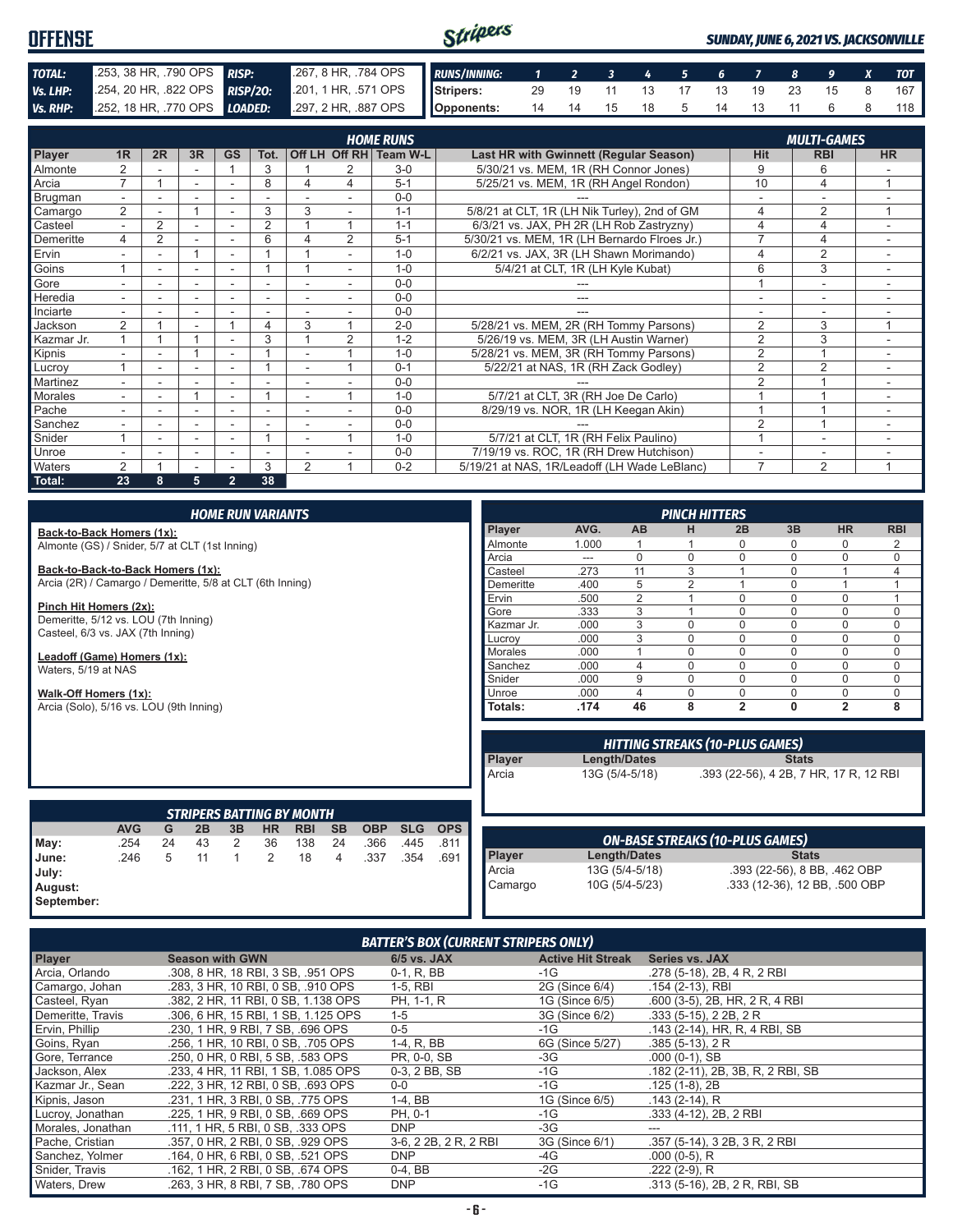## **ORLANDO ARCIA - SS - #13**

- **• Leaderboard:** Entering 6/6, leads all of Triple-A in R (28) ... Also ranks among Triple-A East top 10 in H (2nd, 36), TB (2nd, 67), XBH (T-2nd, 15), HR (T-3rd, 8), and 2B (T-7th, 7) ... His .308 AVG ranks 11th.
- **• 2021 with GWN:** Hit safely in each of his first 13G from 5/4-5/18 (.393, 7 HR, 17 R, 12 RBI, 2 SB, 1.301 OPS) ... On 5/9 at CLT, tied GWN's single-game homer record with 3 solo blasts (3-for-4, 4 R, 4 RBI) ... Launched game-winning solo HR (#6) in the 8th on 5/14 vs. LOU ... Blasted walk-off solo HR (#7) in the 9th on 5/16 vs. LOU.
- **• 2021 with MIL:** Was on Milwaukee's Opening Day roster and batted .091 (1-for-11, 1 RBI) in 4G before being traded to Atlanta on 4/6 (sent to Alternate Training Site).
- **• Spring Training:** .191, 4 2B, 4 R, 6 RBI, .517 OPS in 19G with Milwaukee. **• 2020:** Spent 59 games with the Brewers, batting .260 (10 2B, 1 3B, 5 HR, 22 R, 20 RBI, 2 SB) ... Played in 2 Postseason games (.143, 1-for-7, 1 HR, 2 RBI).
- **• Acquired:** Via trade with Milwaukee in exchange for RHP Chad Sobotka and RHP Patrick Weigel (4/6/21) ... Originally signed by Milwaukee as a NDFA (10/22/10).
- **• MLB Career:** .244, 69 2B, 7 3B, 42 HR, 180 RBI, 39 SB in 542G with Milwaukee (2016-21) ... Played in the Postseason from 2018-20 (.295, 4 HR, 6 RBI in 13G).

### **JOHAN CAMARGO - INF - #17**

- **• Leaderboard:** Entering 6/6, ranks among Triple-A East top 10 in R (T-8th, 17).
- **• 2021 with GWN: Has reached base safely in 14 of 16G** ... Hit safely in each of his first 9G (.364, 2 2B, 3 HR, 13 R, 8 RBI) from 5/4-5/22 ... On 5/8 at CLT, notched his first career multi-homer game (2-for-4, 2 HR, 2 RBI) ... On 6/5 vs. JAX, started a 5-4-3 triple play, Gwinnett's first since 5/28/19 at TOL.
- **• Gwinnett Career:** Batting .332 (20 2B, 1 3B, 12 HR, 50 R, 52 RBI, 1 SB, .941 OPS) in 71G with Gwinnett since 2017.
- **• 2021 with ATL:** In 5 stints with the Braves, batting .000 (0-for-15, 1 R) in 14G.
- **• Spring Training:** .186, 2 2B, 1 HR, 4 R, 3 RBI in 18G with Atlanta.
- **• 2020:** Made Braves' Opening Day roster and batted .200 (8 2B, 4 HR, 16 R, 9 RBI) in 35G ... Added to the NLCS roster in place of injured Adam Duvall prior to Game 2 and played in 4G (.250, 2-for-8, 1 2B, 1 RBI).
- **• Acquired:** NDFA (7/2/10) out of Panama City, Panama.
- **• MLB Career:** .258, 68 2B, 4 3B, 34 HR, 144 RBI, 2 SB in 360G with Atlanta (2017- 21) ... Played in 2018 and 2020 Postseasons (.087, 1 2B, 1 RBI in 8G).

#### **RYAN CASTEEL - 1B/C - #9**

- **• 2021 with GWN:** Had 6 RBI in a 3G span from 5/15-18, including 5/15 vs. LOU (1 for-2, GW 3-run double, 3 RBI) and 5/16 vs. LOU (1-for-3, HR, 2 RBI) ... Notched a pinch-hit 2-run double on 6/2 vs. JAX and pinch-hit 2-run HR (#2) on 6/3 vs. JAX.
- **• Spring Training:** Did not play in Atlanta's MLB camp.
- **• 2020:** Was not on the Braves' 60-man player pool ... Did not play.
- **• 2019:** Played 118G with Double-A Mississippi, batting .263 (21 2B, 2 3B, 21 HR, 73 RBI, .811 OPS) ... Ranked 2nd in the Southern League in homers and RBI, 3rd in slugging (.477) ... Was his 2nd career 20-homer season (hit 22 in 2013).
- **• Acquired:** MiLB FA (3/14/21) ... Originally Colorado's 17th-round pick in 2010 out of Cleveland State Community College (Cleveland, TN).

## **TRAVIS DEMERITTE - OF - #12**

- **• Leaderboard:** Entering 6/6, ranks among Triple-A East top 10 in SLG (2nd, .681), XBH (T-2nd, 15), 2B (T-2nd, 9), OPS (3rd,1.125), BB (T-3rd, 18), OBP (5th, .444), and R (T-8th, 17).
- **• 2021 with GWN:** On 5/4 at CLT, tallied 5 RBI (3-for-6, HR) to set a club Opening Night record ... Homered in 3 straight games (#2-4) from 5/8-5/12, batting .400 (4 for-10, 4 RBI).
- **• Gwinnett Career:** In 121G since 2019, batting .290 (37 2B, 2 3B, 26 HR, 85 R, 88 RBI, 5 SB, .977 OPS) with the Stripers.
- **• Spring Training:** .133, 0 HR, 3 RBI, 1 SB, .467 OPS in 14G with Atlanta ... Outrighted to Gwinnett on 2/21 and signed to a MiLB contract.
- **• 2020:** Hit .172 with 1 2B, 4 RBI in 18G with Detroit ... DFA'd on 2/5/21.
- **• 2019:** Made his Triple-A debut with Gwinnett and was an IL All-Star (.286, 20 HR, 73 RBI, .944 OPS in 96G) ... Has 1 of the 9 20-HR seasons in GWN history ... Traded to Detroit on 7/31, made his MLB debut (.225, 3 HR, 10 RBI in 48G).
- **• Acquired:** Off Waivers from Detroit (2/12/21) ... Originally Texas' 1st-round pick (30th overall) in 2013 out of Winder-Barrow High School (Winder, GA).
- **• MLB Career:** .217, 8 2B, 2 3B, 3 HR, 14 RBI, 3 SB with Detroit (2019-20).

#### **PHILLIP ERVIN - OF - #18**

- **• Leaderboard:** Entering 6/6, ranks among Triple-A East top 10 in SB (T-6th, 7) and BB (T-9th, 16).
- **• 2021 with GWN:** Blasted a decisive 3-run HR (#1) and tallied a season-high 4 RBI on 6/2 vs. JAX (1-for-4, R).
- **• Spring Training:** .276, 0 HR, 2 RBI, 1 SB, .647 OPS in 18G with Atlanta ... DFA'd on 3/28, outrighted to the Alternate Training Site on 4/3.
- **• 2020:** Between Cincinnati and Seattle, hit .149 with 3 2B, 4 RBI, 1 SB in 37G ... DFA'd by the Reds (8/28), Mariners (12/16), and Chicago Cubs (2/20/21).
- **• Acquired:** Off waivers from the Chicago Cubs (2/22/21) ... Originally Cincinnati's 1st-round pick (27th overall) in 2013 out of Samford University (Homewood, AL).
- **• MLB Career:** .247, 26 2B, 8 3B, 17 HR, 68 RBI, 15 SB in 237G with CIN, SEA (2017-20) ... Talled 7 of his 8 career triples in 2019 (ranked 7th in NL).

# **RYAN GOINS - INF - #8**

- **• 2021 with GWN:** Hit Gwinnett's first homer of the season on 5/4 at CLT (opposite field, solo) ... Set season highs for hits (3-for-4) and RBI (3) on 5/12 vs. LOU.
- **• Triple-A Career:** With BUF (2013-16), LHV (2018), CLT (2019), and GWN (2021), batting .276 (83 2B, 6 3B, 21 HR, 164 R, 155 RBI, 14 SB) in 389G ... Was teammates with MGR Matt Tuiasosopo in 2014 with the Bisons.
- **• Spring Training:** .391, 2 2B, 0 HR, 5 RBI, 0 SB, .960 OPS in 16G with Atlanta.
- **• 2020:** Played in 14G with the Chicago White Sox, batting .000 (0-for-9, 4 R) ... Spent most of the year at the Alternate Training Site in Schaumburg, IL.
- **• Acquired:** MiLB FA (2/25/21) ... Originally Toronto's 4th-round pick in 2009 out of Dallas Baptist University (Dallas, TX).
- **• MLB Career:** .228, 71 2B, 12 3B, 22 HR, 158 RBI in 555G with TOR, KC, CWS (2013-20) ... Played for TOR in 2015, 2016 Postseason (.146, 1 HR, 5 RBI in 14G).

# **TERRANCE GORE - OF - #5**

- **• 2021 with GWN:** Is 5-for-5 in stolen base attempts over 9G with Gwinnett ... Stole 2nd and 3rd base as a pinch runner on 5/18 at NAS.
- **• Spring Training:** Did not play in Atlanta's MLB camp.
- **• 2020:** Logged 2G in his lone season with the Los Angeles Dodgers (0 PA).
- **• Acquired:** MiLB FA (2/18/21) ... Originally Kansas City's 20th-round pick in 2011 out of Gulf Coast Community College (Panama City, FL).
- **• MLB Career:** .224, 2 2B, 1 3B, 0 HR, 1 RBI, 40 SB in 102G with KC, CHC, LAD (2014-20) ... Played in the Postseason with KC (2014-15) and CHC (2018), going 0-for-2 with 3 R, 5 SB ... Won World Series with the Royals in 2015.

#### **ALEX JACKSON - C - #56**

- **• MLB Rehab:** Assigned to Gwinnett for rehab by Atlanta on 5/21 ... On the Braves' 10-day injured list since 5/2 (strained left hamstring).
- **• 2021 with GWN: In last 6G, batting .318 (7-for-22, 1 2B, 1 3B, 4 HR, 6 R, 11 RBI, 1.429 OPS)** ... On 5/27 vs. MEM, set career highs in HR (3) and RBI (7) in 4-for-4 effort ... Is one of 4 Gwinnett players with 3-HR game all-time (2nd this season, joining Orlando Arcia).
- **• Gwinnett Career:** Has 35 HR in 128G since 2018 (.224, 93 RBI, .835 OPS) ... Hit a career-high 28 HR over just 85G with the Stripers in 2019.
- **• 2021 with Atlanta:** Made the Braves' Opening Day roster for the first time in his career ... Hit .043 (1-for-23, 2 R) in 10G prior to the injury.
- **• Spring Training:** .194, 2 2B, 2 HR, 8 RBI, .716 OPS in 14G with Atlanta.
- **• 2020:** Spent most of the year at the Alternate Training Site in Gwinnett ... In 5G with Atlanta, batted .286 (2-for-7, 1 2B).
- **• Acquired:** Via trade with Seattle in exchange for RHP Max Povse and RHP Rob Whalen (11/28/16) ... Originally the Mariners' 1st-round pick (6th overall) in 2014 out of Rancho Bernardo High School (San Diego, CA).
- **• MLB Career:** .070, 1 2B, 2 R, 0 RBI in 19G with Atlanta (2019-21).

#### **SEAN KAZMAR JR. - INF - #4**

- **• 2021 with GWN:** On 5/25 vs. MEM, lined a walk-off single in the 9th for a 2-1 win, his first career walk-off RBI with Gwinnett ... Hit his 40th career homer with Gwinnett on 5/26 vs. MEM (1-for-3, 3 RBI).
- **• Gwinnett Career:** Batting .267 (632-for-2364, 129 2B, 12 3B, 40 HR, 287 R, 282 RBI, 23 SB) in 686G over 8 seasons ... Leads Gwinnett in career G, AB, H, TB (905), 2B, R, RBI ... Ranks 2nd in career 3B (12) ... Ranks 4th in career HR (40).
- **• 600 Club:** His 632 hits are 4th-most in Richmond/Gwinnett history (Larry Whisenton leads with 657 hits) ... Is one of 5 players in RICH/GWN history with 600 hits.
- **• 2021 with ATL:** Contract selected on 4/17, has spent 2 stints with Atlanta (4/17- 4/23, 5/4-5/7), going 0-for-2 ... Pinch hit on 4/17 at the Chicago Cubs, marking his first MLB appearance in 4,589 days since 9/23/08 with San Diego ... The last player with a bigger gap between MLB appearances was Ralph Winegarner (13 years, 14 days between 6/23/36 with CLE and 7/7/49 with STL).
- **• Spring Training:** .409, 3 HR, 9 RBI, 0 SB, 1.415 OPS in 25G with Atlanta.
- **• 2020:** Was an NRI to Braves Spring Training, but not on 60-man player pool.
- **• Acquired:** MiLB FA (12/7/20) ... Originally San Diego's 5th-round pick in 2004 out of the College of Southern Nevada.
- **• MLB Career:** .195, 1 2B, 0 3B, 0 HR, 2 RBI in 22G with San Diego (2008) and Atlanta (2021).

# **JASON KIPNIS - INF - #22**

- **• 2021 with GWN:** Belted a decisive 3-run HR (#1) on 5/28 vs. MEM (2-for-3, 3 RBI). **• Spring Training:** .241, 1 2B, 1 HR, 2 R, 3 RBI in 12G with Atlanta ... Released on
- 3/27, re-signed to MiLB deal on 3/29. **• 2020:** In his lone season with the Chicago Cubs, hit .237 (8 2B, 1 3B, 3 HR, 16 RBI, 1 SB) in 44G ... Played in 2G during the Postseason (0-for-3, 1 BB, 1 SO) ... Elected
- Free Agency on 10/28. **• Acquired:** MiLB FA (3/29/21) ... Originally Cleveland's 2nd-round pick in 2009 out
- of Arizona State University (Tempe, AZ). **• MLB Career:** .260, 260 2B, 24 3B, 126 HR, 545 RBI, 136 SB in 1,165G with CLE, CHC (2011-20) ... Was 2-time AL All-Star with the Indians (2013, 2015) ... Hit .192 (3 2B, 1 3B, 4 HR, 9 RBI) in 26G during the Postseason with CLE (2013, 2016-18) and CHC (2020).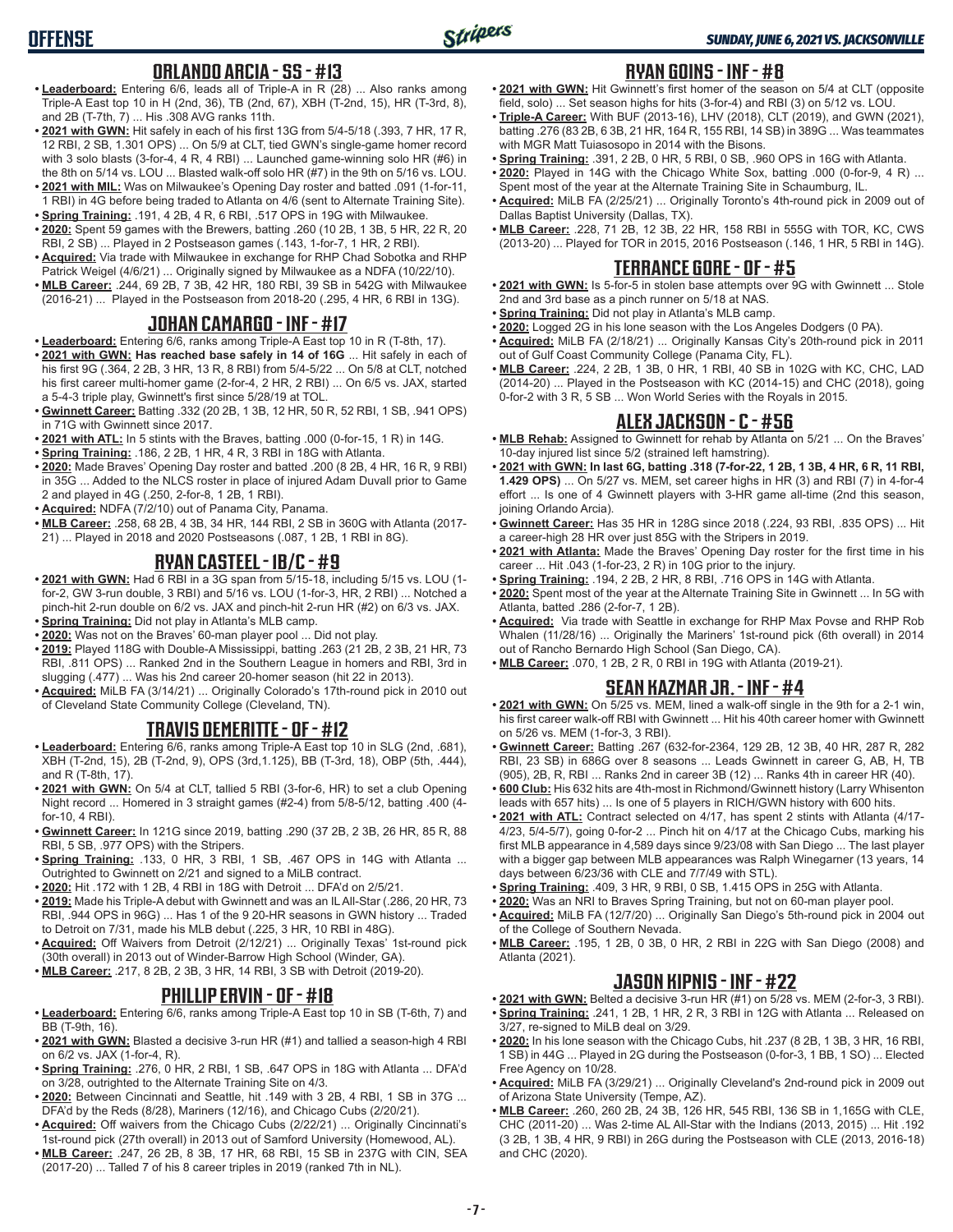## **JONATHAN LUCROY - C - #62**

- **• 2021 with GWN:** On 5/26 vs. MEM, went 2-for-4 with a 3-run double and 4 RBI. **• 2021 with WSH:** Signed by Washington on 4/6, played 5G (.357, 5-for-14, 1 2B, 2 RBI) ... DFA'd on 4/12, outrighted and elected free agency on 4/14.
- **Spring Training: .333, 1 2B, 1 R, .867 OPS in 14G with Chicago White Sox ...** Released on 3/30 (had signed a MiLB deal on 2/11).
- **• 2020:** Signed by Boston to a MiLB deal on 2/19 ... Contract selected on 7/17 and played in 1G (7/24 vs. BAL, no AB) ... DFA'd on 7/29, released on 9/15 ... Signed with Philadelphia on 9/15 and joined Alternate Site (no MLB call-up).
- **• Acquired:** MiLB FA (5/17/21) ... Originally Milwaukee's 3rd-round pick in 2007 out of the University of Louisiana-Lafayette.
- **• MLB Career:** .274, 217 2B, 24 3B, 108 HR, 547 RBI, 30 SB in 1,208G with MIL, TEX, COL, OAK, LAA, CHC, BOS, WSH (2010-21) ... 2-time NL All-Star (2014, 2016 with MIL) ... Played in Postseason for MIL (2011), TEX (2016), COL (2017), OAK (2018), batting .235 with 1 HR, 6 RBI in 15G.

# **JONATHAN MORALES - C - #20**

- **• 2021 with GWN:** Tied his single-game career high with 5 RBI on 5/7 at CLT, going 2-for-6 with a 3-run HR (#1) in the 9th.
- **• Spring Training:** .250, 0 HR, 1 RBI, 0 SB, 1.200 OPS in 12G with Atlanta.
- **• 2020:** Spent entire year at Braves Alternate Site in Gwinnett (no MLB debut) ... Played for Caguas of the Puerto Rican Winter League (.394, 3 HR, 9 RBI in 13G), earning PWL Postseason All-Star honors.
- **• 2019:** Hit .240 (13 2B, 2 HR, 27 R, 25 RBI) in 80G between Double-A Mississippi and Gwinnett ... Logged 1 game during the IL Playoffs (0-for-1, BB).
- **• Acquired:** Braves' 25th-round pick in 2015 out of Miami-Dade Community College.

# **CRISTIAN PACHE - OF - #15**

- **• 2021 with GWN:** Joined Stripers on a rehab assignment from 5/29-6/1, played 1G before being activated and optioned on 6/2 ... On 6/5 vs. JAX, went 3-for-6 with 2 doubles, including game-tying 2-run double in 9th.
- **• 2021 with ATL:** On Atlanta's Opening Day roster for the first time ... Hit .111 (3 2B, 1 HR, 6 R, 4 RBI) in 22G ... Placed on IL twice, on 4/14 and 5/14 ... Was at the Alternate Training Site from 4/24-4/30.
- **• MLB.com Prospect Ranks:** #1 (Braves Top 30), #11 (Top 100).
- **• Spring Training:** .184, 2 2B, 1 3B, 4 R, 3 RBI, 2 SB in 17G with Atlanta.
- **• 2020:** Spent most of the year at the Braves Alternate Training Site ... Made his MLB debut on 8/21 vs. Philadelphia (1-for-4) ... Played just 2G during regular season (.250) ... Also made MLB Postseason debut (.182, 1 2B, 1 HR, 4 R, 4 RBI in 12G).
- **• 2019:** Between Mississippi (104G) and Gwinnett (26G), hit .277 (36 2B, 9 3B, 12 HR, 63 R, 61 RBI, 8 SB, .802 OPS) in 130G ... Named a Southern League Postseason All-Star and MLB All-Star Futures Game participant.
- **• Acquired:** NDFA (7/4/15) out of Santo Domingo Centro, D.R.
- **• MLB Career:** .119, 3 2B, 0 3B, 1 HR, 4 RBI, 0 SB in 24G with Atlanta (2020-21).

## **YOLMER SANCHEZ - INF - #2**

- **• 2021 with GWN:** On 5/7 at CLT, went 3-for-5 with 3 runs, 3 RBI and Gwinnett's first triple of the year.
- **• Spring Training:** .190, 0 XBH, 2 RBI, 1 SB, .451 OPS in 15G with Baltimore ... DFA'd on 3/27, released on 3/30.
- **• 2020:** Played 11G with the Chicago White Sox, batting .313 (3 2B, 1 HR, 1 RBI, 1.164 OPS) ... Made his MLB Postseason debut in the ALWCS (1G, no at-bat).
- **• Acquired:** MiLB FA (3/31/21) ... Originally a NDFA with Chi. White Sox (5/29/09). **• MLB Career:** .245, 113 2B, 24 3B, 32 HR, 215 RBI, 30 SB in 657G with the Chicago White Sox (2014-20) ... Won an AL Gold Glove in 2019 (.987 FPCT at 2B).

# **TRAVIS SNIDER - INF/OF - #26**

- **• 2021 with GWN:** Drew 8 walks in his first 3G from 5/5-5/9 ... Recorded his first multi-hit game on 6/3 vs. JAX (2-for-3, R).
- **• Spring Training:** Did not play in Atlanta's MLB camp.
- **• 2020:** Signed by Miami on 7/24 and reported to the Marlins' Alternate Training Site in Jupiter, FL, but was released on 8/27 and did not reach the Majors.
- **• 2019:** Played for Triple-A Reno in Arizona's system (.294, 22 2B, 4 3B, 11 HR, 41 RBI, 3 SB, .899 OPS in 93G).
- **• Acquired:** MiLB FA (2/26/21) ... Originally Toronto's 1st-round pick (14th overall) in 2006 out of Henry M. Jackson High School (Mill Creek, WA).
- **• MLB Career:** .244, 100 2B, 7 3B, 54 HR, 212 RBI, 22 SB in 630G with TOR, PIT (2008-15) ... Played for PIT in the Postseason from 2013-15 (.250, 1-for-4 in 3G).

# **DREW WATERS - OF - #11**

- **• Leaderboard:** Entering 6/6, ranks among Triple-A East top 10 in steals (T-6th, 7). **• 2021 with GWN: Batting .302 (19-for-63, 3 2B, 3 HR, 14 R, 7 RBI, 5 SB, .921 OPS) in last 17G since 5/15** ... On 5/18 at NAS, recorded his first career multi-HR game (3-for-5, 2 HR, 3 RBI) and became the first GWN player to homer from both sides of the plate since Mel Rojas Jr. (7/7/16 at CLT) ... On 5/19 at NAS, fell a triple shy of the cycle in his first 4-hit game at Triple-A (4-for-5, 2B, HR, 2 R, 2 RBI, 2 SB).
- **• MLB.com Prospect Ranks:** #2 (Braves Top 30), #28 (Top 100 Prospects). **• Spring Training:** .500, 1 2B, 0 HR, 2 RBI, 1 SB in 4G with Atlanta.
- **• 2020:** Spent entire year at Braves Alternate Site in Gwinnett (no MLB debut).
- **• 2019:** Hit .309 (40 2B, 9 3B, 7 HR, 80 R, 52 RBI, 16 SB) in 134G with Double-A Mississippi and Gwinnett ... Won Southern League Batting Title (.319, best in MIS history) and Most Valuable Player (1st in MIS history) ... Ranked among MiLB top 5 in doubles (T-3rd, 40) and hits (5th, 163).
- **• Acquired:** Braves' 2nd-round pick in 2017 out of Etowah High School (Woodstock, GA) ... Named Gatorade Georgia Baseball Player of the Year in 2017.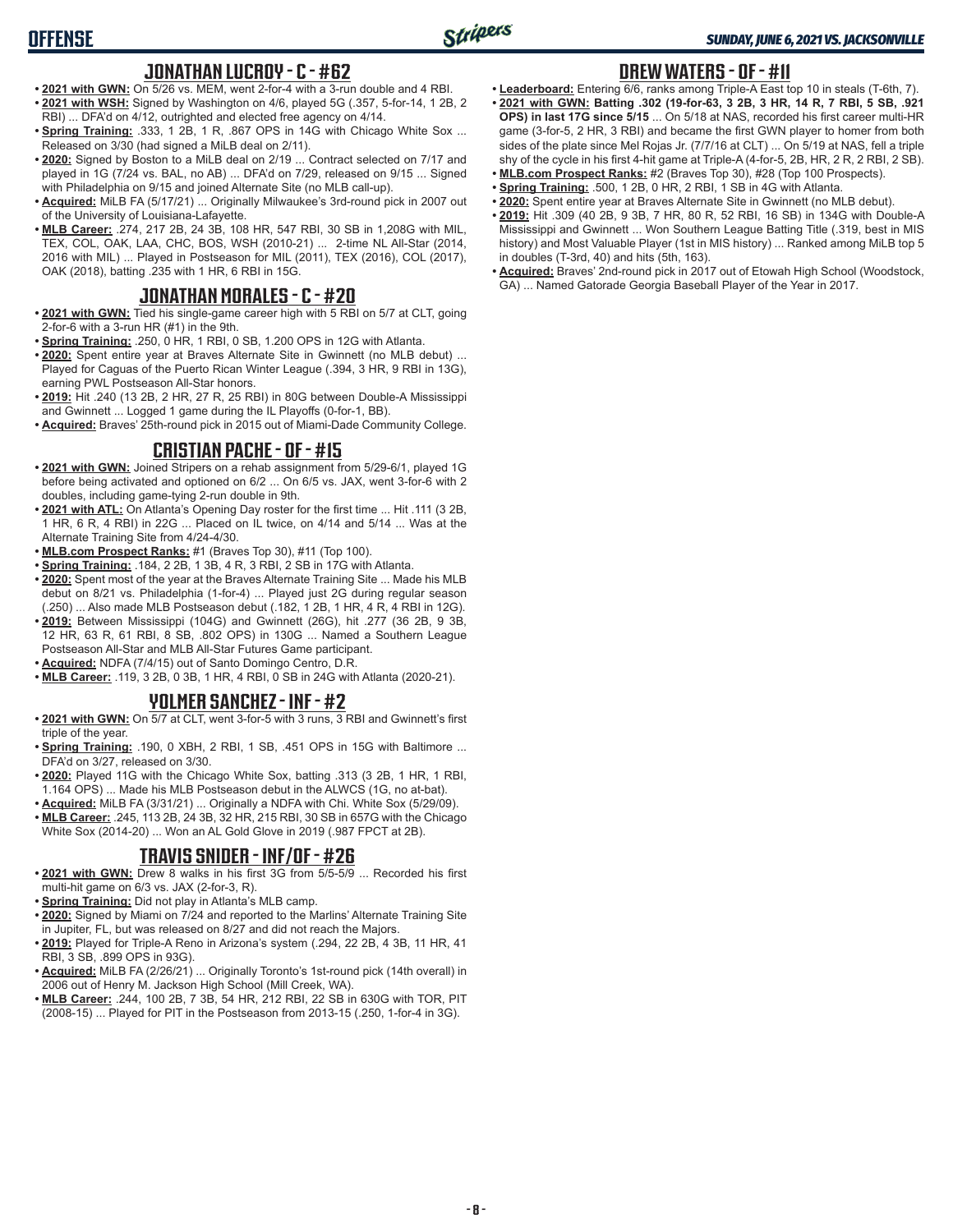# **SEASON SUMMARY**



## **TEAM HIGHS & LOWS**

| <b>OFFENSE:</b>  |  |
|------------------|--|
|                  |  |
|                  |  |
|                  |  |
|                  |  |
|                  |  |
|                  |  |
|                  |  |
|                  |  |
|                  |  |
|                  |  |
|                  |  |
|                  |  |
|                  |  |
|                  |  |
|                  |  |
|                  |  |
|                  |  |
| <b>PITCHING:</b> |  |
|                  |  |

Most Walks, Game ......................................................................9 (5/4 at Charlotte) Most Runs Allowed, Inning....................4 (7x, last: 3rd Inning, 6/5 vs. Jacksonville) Most Runs Allowed, Game .......................................... 9 (4x, last: 5/18 at Nashville) Fewest Runs Allowed, Game .....................................0 (3x, last: 5/30 vs. Memphis) Most Hits Allowed, Game ..........................................................16 (5/5 at Charlotte) Fewest Hits Allowed, Game ........................................ 3 (2x, last: 5/23 at Nashville) Most Home Runs Allowed, Game ...........................3 (3x, last: 6/5 vs. Jacksonville) Most Hit Batsmen, Game ........................................2 (2x, last: 6/5 vs. Jacksonville) Most Wild Pitches, Game ............................................ 3 (3x, last: 5/21 at Nashville)

Most Double Plays Turned, Game .............................3 (2x, last: 5/29 vs. Memphis) Most Triple Plays Turned, Game .......................................... 1 (6/5 vs. Jacksonville) Most Errors, Game ..................................................................3 (5/15 vs. Louisville) Most Stolen Bases Allowed, Game ............................. 2 (2x, last: 5/21 at Nashville) Most Caught Stealing, Game ..................................1 (6x, last: 6/3 vs. Jacksonville)

**TEAM MISCELLANEOUS** Largest Margin of Victory........................................ 18 Runs (5/7 at Charlotte, 19-1) Largest Margin of Defeat........................ 5 Runs (2x, last: 6/4 vs. Jacksonville, 0-5) Largest Comeback Win .....................................4 Runs (5/4 at Charlotte, 3-7, 10-9) Largest Blown Lead (Loss) ................................3 Runs (5/18 at Nashville, 3-0, 8-9) Longest Game, Innings .............................................................12 (5/4 at Charlotte) Longest Game, Time ..............................................................4:26 (5/4 at Charlotte) Longest 9.0-Inning Game, Time .............................................3:26 (5/5 at Charlotte)

#### **INDIVIDUAL HIGHS & LOWS**

| <b>HITTING (GAME):</b> |  |
|------------------------|--|
|                        |  |
|                        |  |
|                        |  |
|                        |  |
|                        |  |
|                        |  |
|                        |  |
|                        |  |
|                        |  |
|                        |  |
|                        |  |
|                        |  |
|                        |  |

#### **PITCHING (GAME):**

| Low-Run 9.0 IP CG …………………………………………………………………………………None |
|-------------------------------------------------------|

#### **DEFENSE (GAME):**

#### **STREAKS**

#### **PITCHING (LONGEST IN 2021 ONLY):**

#### **LULAR-SEASON HISTORY)**

#### **INDIVIDUAL OFFENSE:**

**DEFENSE:**

|                             | Homers, Both Sides of Plate Drew Waters (5/18/21 at Nashville)             |
|-----------------------------|----------------------------------------------------------------------------|
|                             |                                                                            |
|                             |                                                                            |
|                             | Back-to-Back-to-Back Homers  Arcia/Camargo/Demeritte (5/8/21 at Charlotte) |
|                             |                                                                            |
|                             |                                                                            |
|                             |                                                                            |
|                             |                                                                            |
|                             |                                                                            |
|                             |                                                                            |
|                             |                                                                            |
|                             |                                                                            |
|                             |                                                                            |
|                             |                                                                            |
|                             |                                                                            |
| <b>INDIVIDUAL PITCHING:</b> | Never                                                                      |
|                             |                                                                            |

| 9.0-Inning No-Hitter (Solo)Todd Redmond (5/28/10 at Louisville)                |  |
|--------------------------------------------------------------------------------|--|
| 9.0-Inning No-Hitter (Comb.) Wooten/Marksberry/Ramirez (6/30/16 at Louisville) |  |
|                                                                                |  |
|                                                                                |  |
| 21 Consecutive Saves Converted Jairo Asencio (9/6/09-8/8/11)                   |  |
| 25.0-Inning Scoreless Streak Stephen Marek, 25.1 IP (6/6/10-8/2/10)            |  |
|                                                                                |  |

**- 9 -**

| <b>TEAM OFFENSE:</b>  |                                                        |
|-----------------------|--------------------------------------------------------|
|                       |                                                        |
|                       |                                                        |
|                       |                                                        |
|                       |                                                        |
|                       |                                                        |
|                       |                                                        |
|                       | 6 Homers………………………………………………………………………5/24/19 vs. Norfolk |
|                       |                                                        |
|                       |                                                        |
|                       |                                                        |
|                       |                                                        |
|                       |                                                        |
|                       |                                                        |
|                       |                                                        |
| <b>TEAM PITCHING:</b> |                                                        |
|                       |                                                        |

#### **TEAM DEFENSE:**

| Turn a Triple Play 6/5/21 vs. Jacksonville (Camargo-Kipnis-Snider) |
|--------------------------------------------------------------------|
|                                                                    |

# **TEAM MISCELLANEOUS:**

| I AST TIME IT HAPPENED (GWINNETT REG                                       |  |
|----------------------------------------------------------------------------|--|
|                                                                            |  |
| Long Multi-Game Scoreless Streak 15 Innings (2x, last: 5/23-5/25)   Conver |  |
|                                                                            |  |
|                                                                            |  |
|                                                                            |  |
|                                                                            |  |
|                                                                            |  |